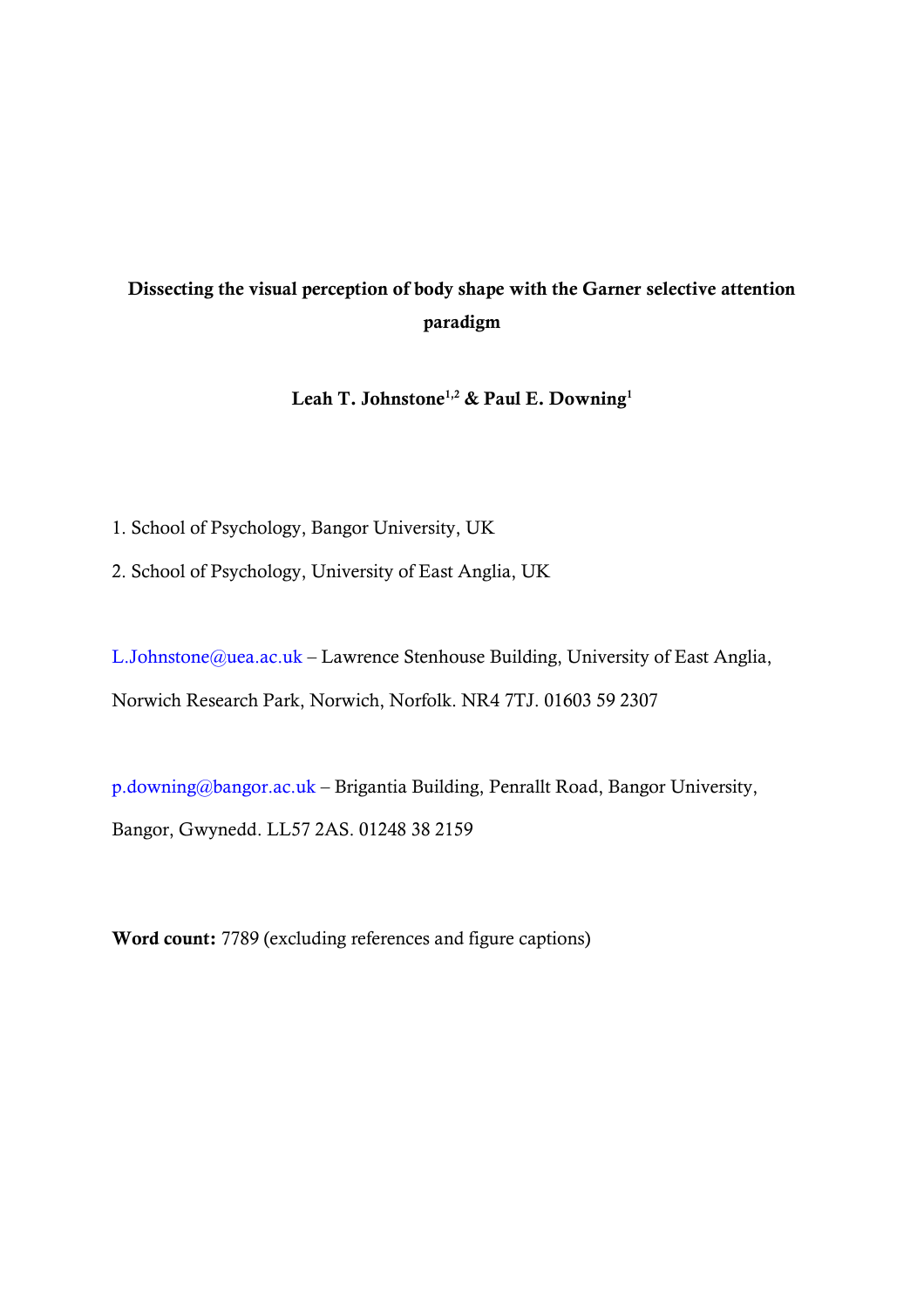## Abstract

The visual appearance of bodies provides important social cues - how are they extracted? We studied two socially-relevant dimensions that are revealed in static body shape – sex and weight. Three experiments using the Garner selective-attention paradigm, in the first such application for body stimuli, found that when making sex judgements, body weight was successfully filtered; however, when judging weight, variation in sex could not be ignored. This asymmetric pattern was not due to differences in the perceptual salience of the dimensions. It suggests a parallel-contingent process where sex and weight are processed concurrently, and ongoing analysis of sex influences processing of weight. A priming experiment supported that view: verbal pre-cues to the sex of a body influenced categorisation of its weight, but weight cues did not influence sex categorisation. This architecture reflects relationships between the shape cues to body weight and sex that are present in the social environment.

# Keywords: Body perception; Garner interference; sex; body weight; social vision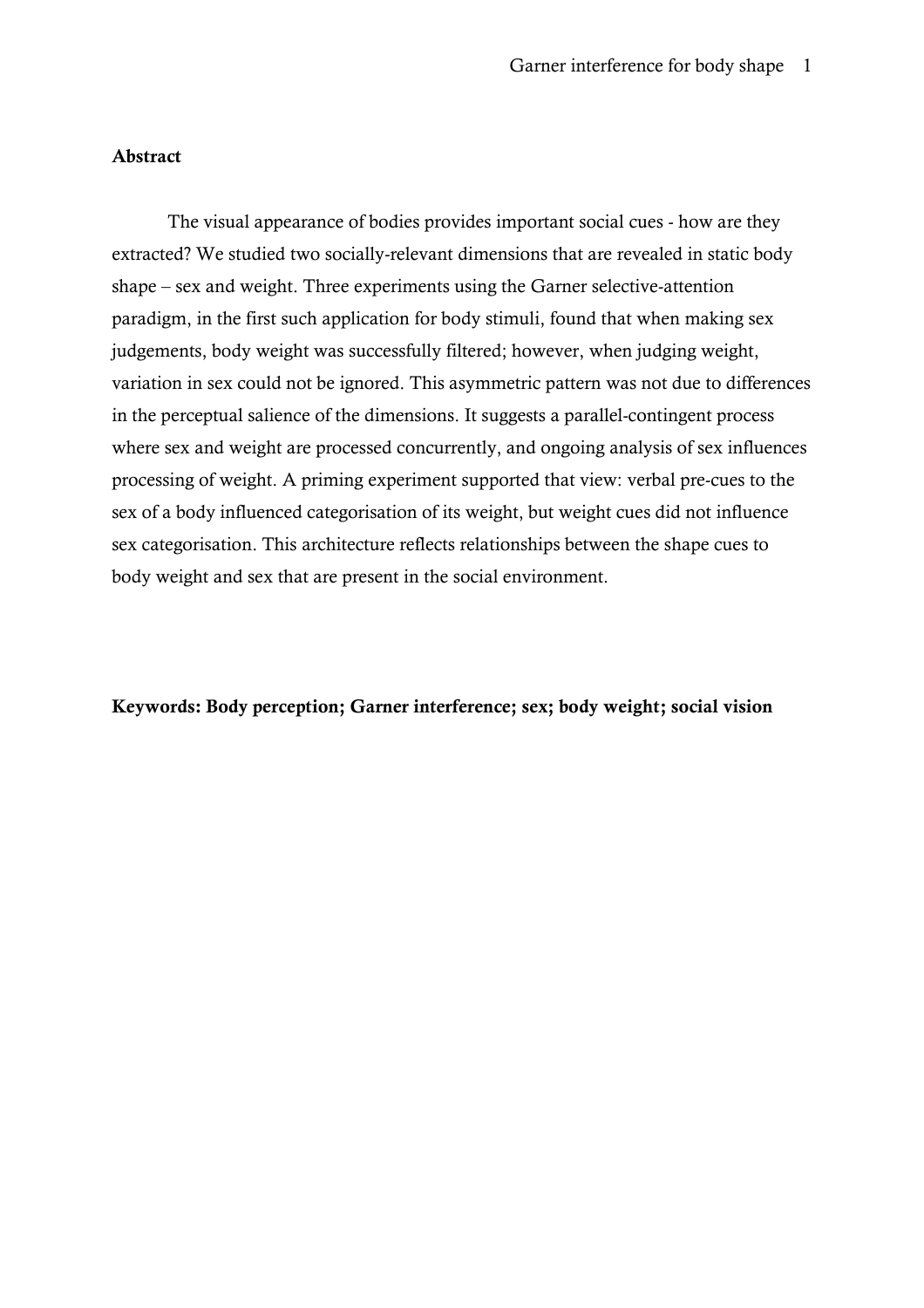#### Introduction

The visual appearance of other people carries a wide variety of socially-relevant information (Adams, 2011). To date, much of the emphasis in the field of "social vision", which explores the nature of these signals and the neurocognitive mechanisms that exploit them, has been on the face. This has led to what is now a widely accepted "standard model" of face processing (Bruce & Young, 1986; Haxby, Hoffman & Gobbini, 2000) that has broadly held up as new methods and evidence are brought to bear (Young & Bruce, 2011; Calder & Young, 2005; Duchaine & Yovel, 2015).

Increasingly, however, attention has been drawn to the rich cues available in the appearance of the rest of the body – cues about sex, age, weight, identity, and emotion (Coulson, 2004; de Gelder et al., 2010; Aviezer, Trope, & Todorov, 2012a; Aviezer, Trope, & Todorov, 2012b; Rice, Phillips, Natu, An & O'Toole, 2013; de Gelder, 2016). Partly because bodies have much in common with faces in the kinds of signals they provide about other people, empirical and theoretical approaches to body perception have naturally tended to borrow heavily from face perception, and parallels have been drawn (e.g. Peelen & Downing, 2007; Minnebusch & Daum, 2009). On the other hand, the physical appearance and dynamic properties of faces and bodies are distinct, and they are not equally well-suited to conveying the full range of social signals. In general, we remain some distance from establishing a "standard model" of body perception that approaches the completeness of the face model. Therefore still more work is needed that focuses on how we perceive bodies.

An important aim of any perceptual model is to determine the extent to which different kinds of stimulus information are processed by shared or independent systems. For example, an important element of early models of face perception was the proposal that the processing of static and dynamic properties (such as identity and emotional expression, respectively) can be functionally independent of each other (Bruce & Young, 1986; Ellis, 1989; Young, 1998). This prediction provided the impetus for subsequent empirical work with neuropsychological patients and healthy participants, and a range of behavioural, imaging, and neurostimulation approaches, leading to a nuanced understanding of the ways in which processing of these important facial dimensions interacts or not (e.g. Bruce, Ellis, Gibling & Young, 1987; Calder & Young, 2005; Campbell, 1996; Humphreys, Donnelly, & Riddoch, 1993; Pitcher, Duchaine, & Walsh, 2014; Young, Newcombe, de Haan, Small, & Hay, 1993).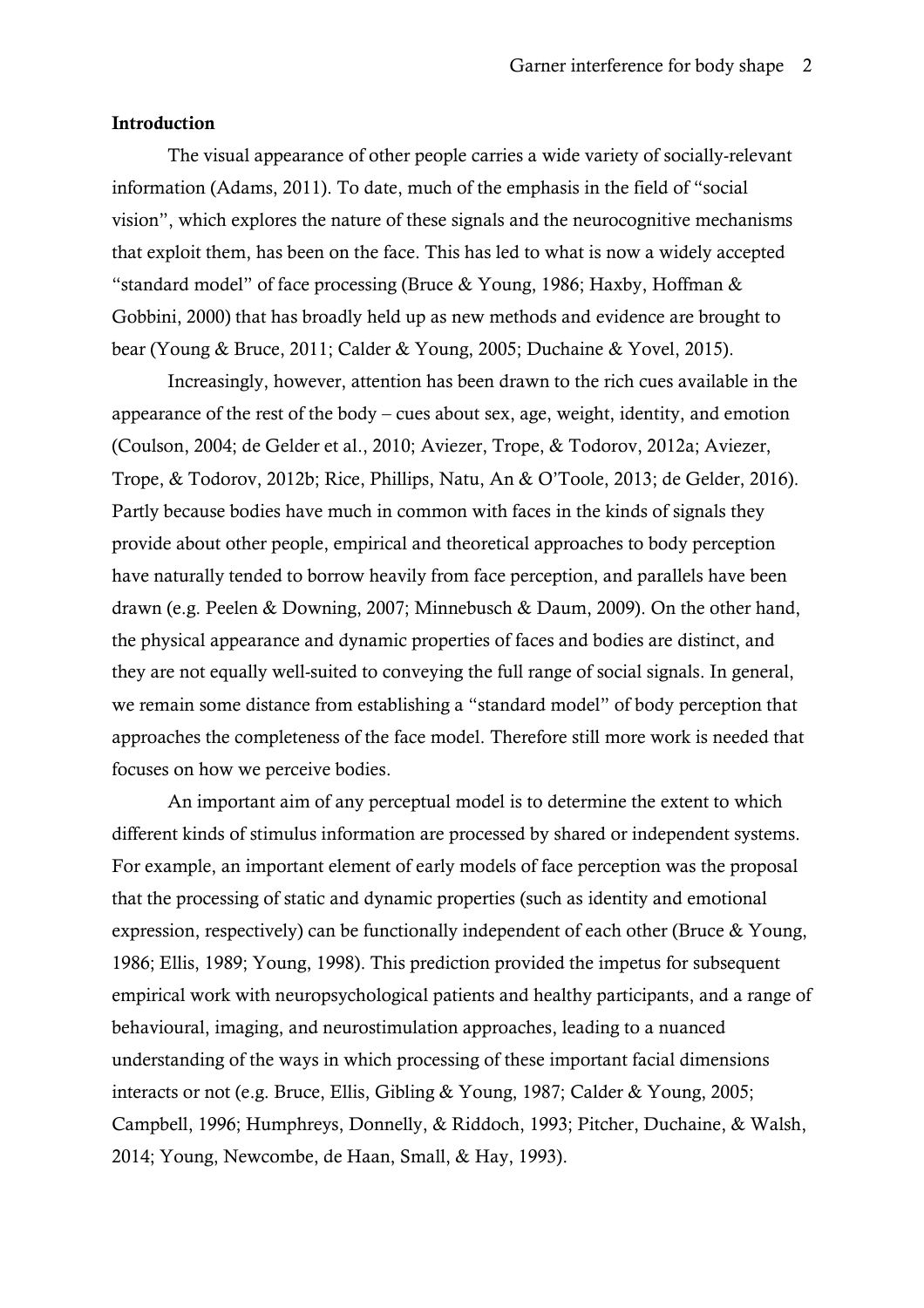An influential proposal about the structure of body perception is that, in common to faces, different brain pathways process static and dynamic features of the body (e.g. Downing, Peelen, Wiggett, & Tew, 2006; Giese & Poggio, 2003; Vangeneugden et al., 2014). An important following question, then, is what is the structure of the static body representation? For example, is there is a single, unified representation of body shape that is shared with wider systems that draw further inferences from those properties (Downing & Peelen, 2011)? Or rather is there deeper structure within static body representations?

Here we approach this question with an experimental and conceptual approach developed by Garner (Algom & Fitousi, 2017; Garner, 1976; Pomerantz & Garner, 1973). Participants make judgements about one dimension of a stimulus, while variation on a second, task-irrelevant dimension is systematically manipulated. Specifically, in a typical Garner task, the irrelevant dimension remains stable during the *control* condition, whereas it varies across trials of the *orthogonal* condition. Successful filtering is indicated by similar mean response times (RTs) to the two conditions, and is taken to indicate separability of the channels processing the two stimulus dimensions. In contrast, if the RTs to judgements of the attended property are greater in the orthogonal condition than the control condition, this "Garner interference" is taken as an indicator that the two dimensions are analysed at least in part integrally - that is, via a shared process or representation.

Several studies have used the Garner method to examine how various dimensions of the face are processed, with some emphasis on comparing static and dynamic properties (for recent reviews see Algom and Fitousi, 2016; Lander and Butcher, 2015). For example, Garner tasks have been used to evaluate the independence or otherwise of sex and facial expression (Le Gal & Bruce, 2002), sex and identity (Ganel & Goshen-Gottstein, 2002), and identity and expression (Ganel & Goshen-Gottstein, 2004). An interesting pattern found in some studies, that is particularly relevant for the present findings, is an asymmetry in Garner interference. For example, Schweinberger, Burton, and Kelly (1999) evaluated the independence of identity and emotional expression in face perception (see also Schweinberger & Soukup, 1998; Atkinson, Tipples, Burt, & Young, 2005). Two groups of participants carried out either an identity categorisation task or an expression categorisation task (judging faces as angry or happy) on the same stimulus set of faces. Participants were generally able to selectively attend to identity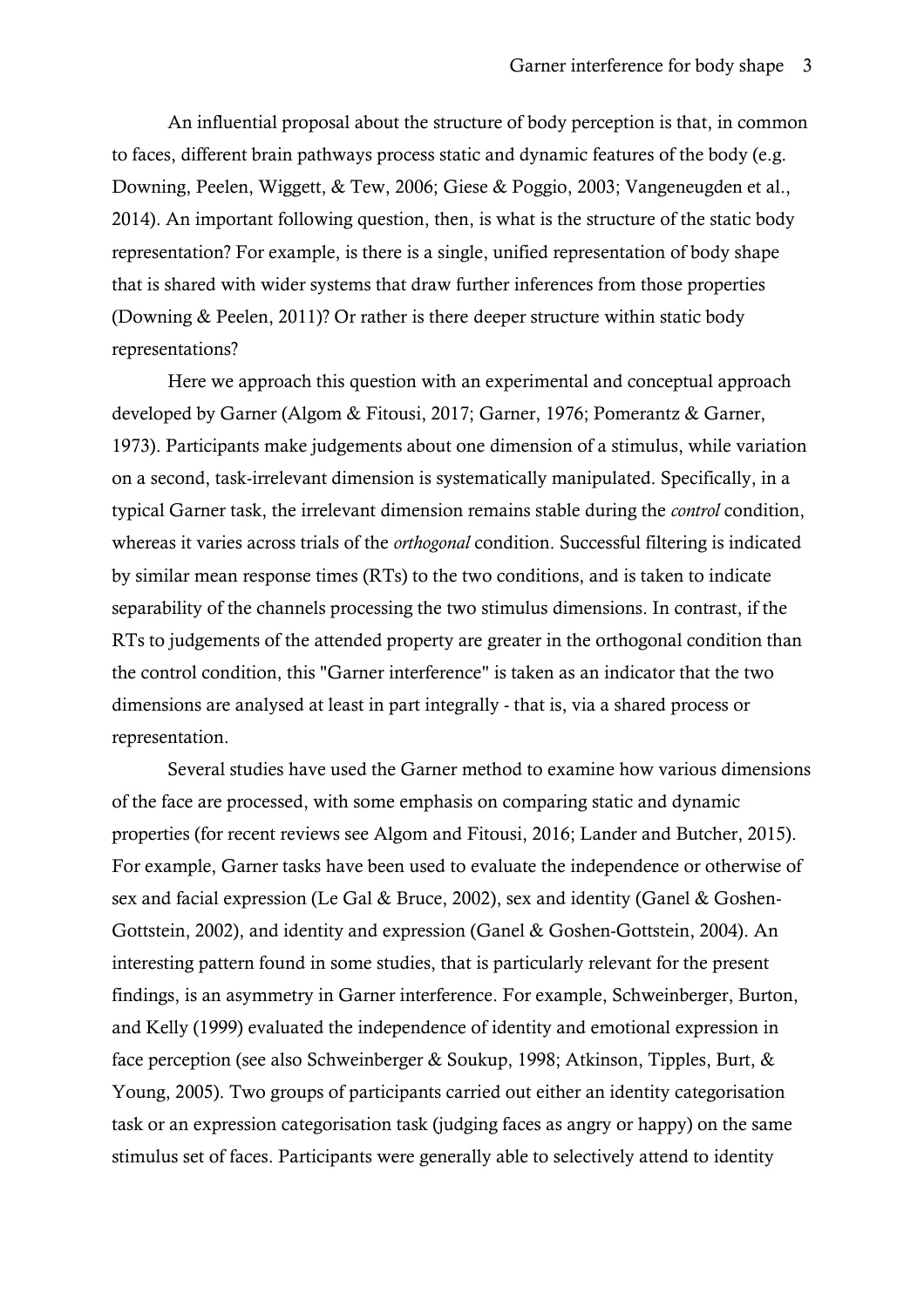without interference from the irrelevant facial expression information, but experienced Garner interference from identity when categorising expression. Such findings challenage both a straightforward separable or integral processing model.

In the present study, we used the Garner approach to examine the processing of static cues to two socially-relevant dimensions that are conveyed by variations in the shape of the body: *sex* and *weight*. Both sex and weight have high biological and sociocultural relevance for observers -- for example, they inform judgments of health, attractiveness, and mating decisions (Barber, 1995; Dijkstra & Buunk, 2001; Furnham, Swami, & Shah, 2006; Singh, 1993, 1994; Singh & Young, 1995; Tovée, Edmonds, & Vuong, 2012). While body weight does change, it is stable over short time scales, and in that respect more like sex than (for example) fleeting emotional expressions. Furthermore, importantly for the present purposes, Tovée, Edmonds, & Vuong (2012) demonstrated through an attractiveness rating procedure that individuals tend to naturally perceive the continuum of body weight in two distinct categories, suggesting that a binary weight classification task can be meaningfully compared to a binary sex judgment task. In sum: an individual's body shape is influenced by their sex and by their weight, and Garner interference (or its absence) between judgments of these two traits will be revealing of the structure of the perceptual system that interprets the body's socially-relevant signals.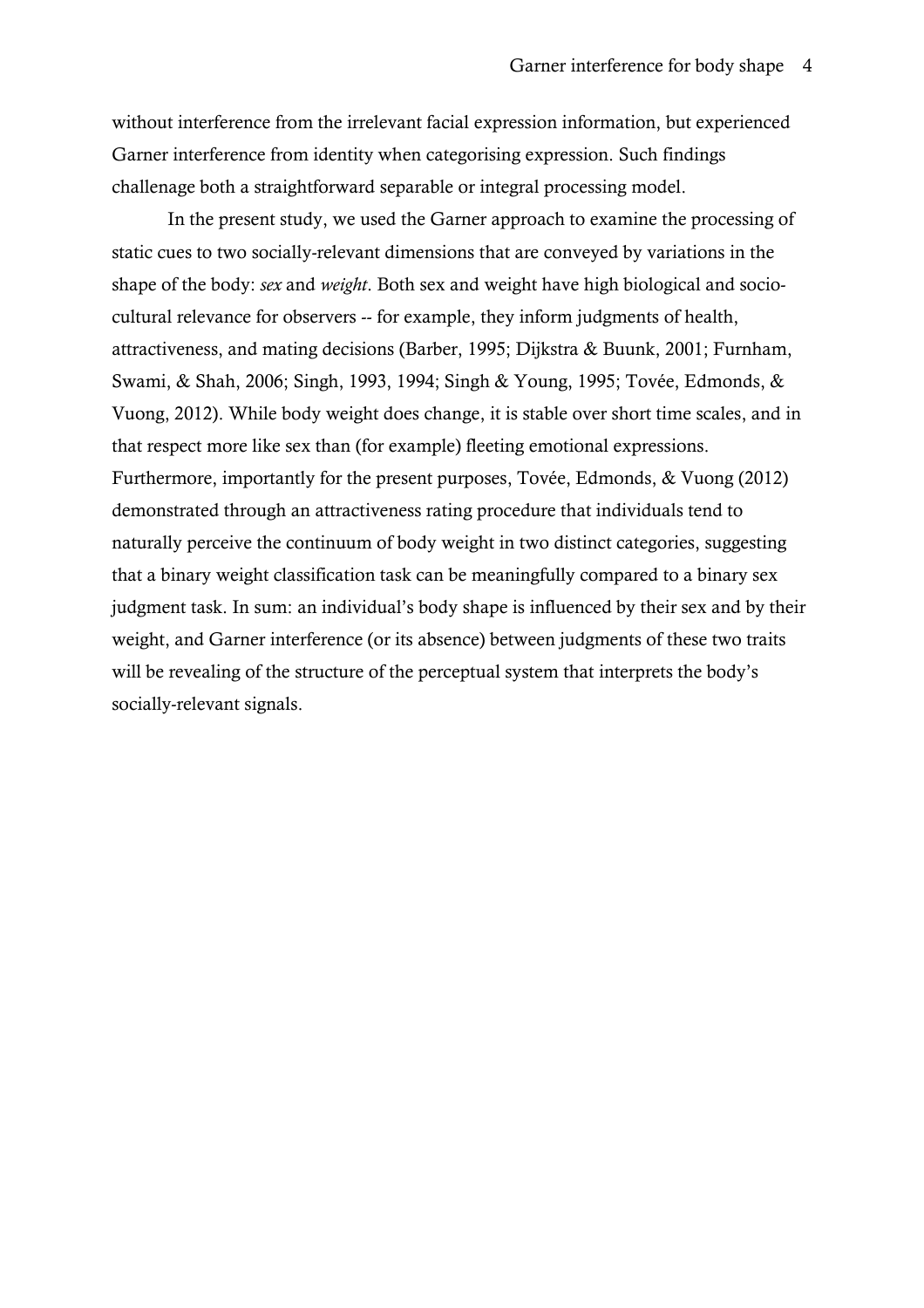#### Experiment 1

## Introduction

Participants in Experiment 1 performed binary weight or sex judgments either about human bodies, or, as a control, about geometric shapes. The body stimuli were computer-generated silhouettes (Fig. 1, top), which minimise confounds such as clothing and age. The geometric stimuli were constructed to be one of two different global shapes (to parallel the sex judgment on bodies) and also of two different aspect ratios (to parallel the weight judgment on bodies; Fig. 1, bottom). To avoid encouraging participants to make explicit comparisons between the body and the control stimuli (e.g. categorising one shape type as "male" and the other as "female"), different groups of participants made judgments of the two stimulus types.

We sought to ensure that aspects of the design did not implicitly direct participants' attention to the task-irrelevant features of the stimulus. For example, participants who performed one task (e.g. judging body weight while ignoring sex) might then, if asked to switch to a sex judgment task, continue to attend to body weight owing to a failure of task-switching. The resulting cost to performance would look like Garner interference but would be difficult to attribute to integral processing *per se*. Accordingly in Experiment 1, each participant performed only one task. Following similar logic, as a further measure to ensure that participants' attention was focused only on the taskrelevant dimension, the control block was always presented before the orthogonal block, allowing for measurement of baseline RTs before variation in the irrelevant features potentially drew participants' attention to that dimension.

#### Methods

## **Participants**

Participants were 64 undergraduate students at Bangor University, comprising 46 females, with a mean age of 20.14 years (range: 18-31). Participants took part in the experiment in return for course credit. All procedures were approved by the Ethics Committee of the School of Psychology at Bangor University.

## Stimuli

Silhouettes of bodies (with heads cropped out) were generated using Poser Pro software application (Smith Micro Software, Inc.). All stimuli were 600 x 600 px and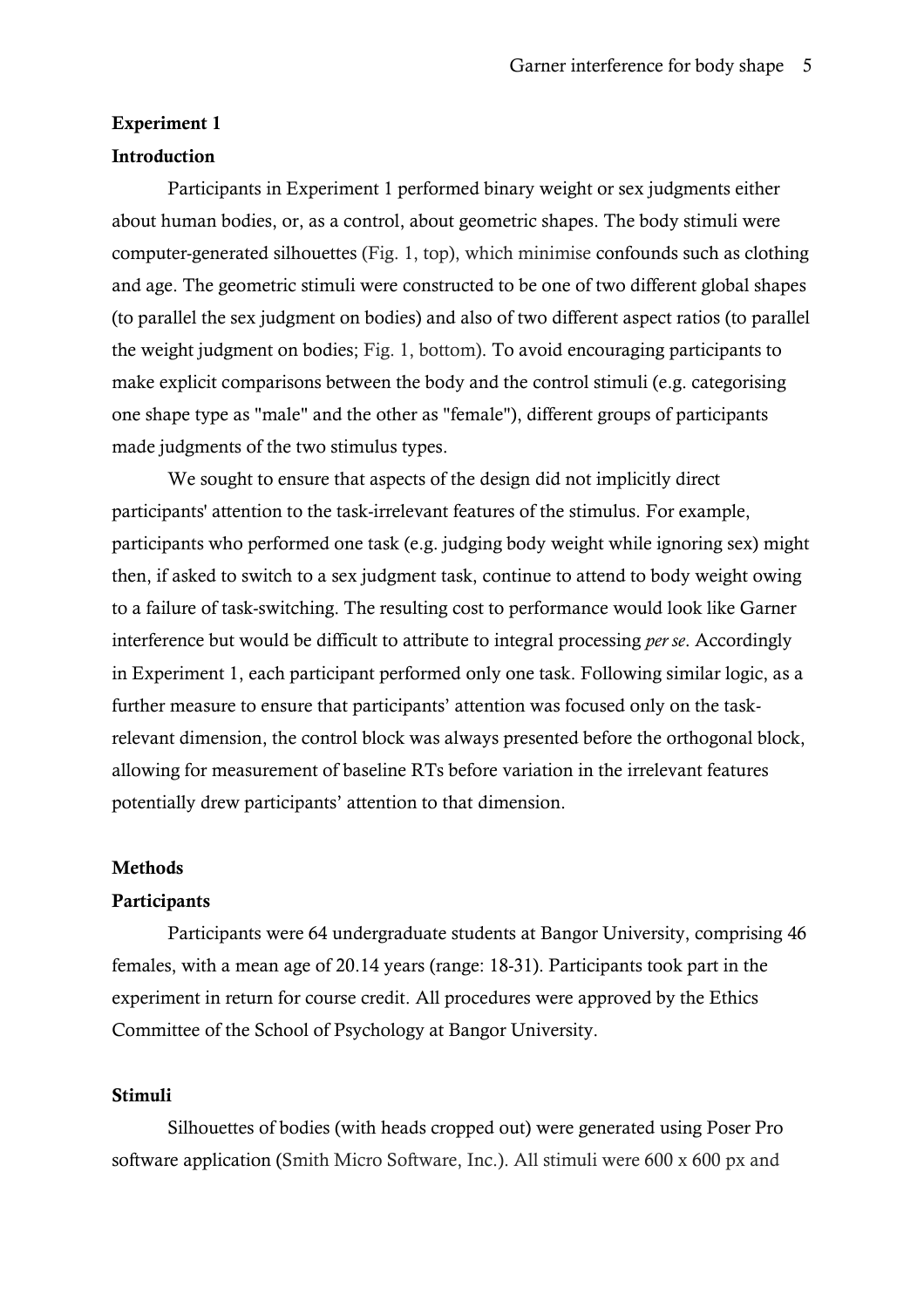consisted of four large male bodies, four large female bodies, four slim male bodies, and four slim female bodies. Therefore eight large/slim and eight male/female images were tested. All bodies were positioned in a 'T' pose (Fig. 1). Geometric shape stimuli were generated using Microsoft® Powerpoint™. Again, stimuli were 600 x 600 px and consisted of four large and four slim inverted triangles, and four large and four slim hourglasses (Fig. 1). The inverted triangle and hourglass patterns were selected on the grounds that, while not appearing like bodies as such, they bear some abstract similarity to the typical torso shapes of men and women respectively.

Insert Figure 1 about here

----------------------------

----------------------------

# Design and procedure

Half of the participants were tested with the body stimuli, and the other half with the shape stimuli. Two tasks were carried out: either a Sex task or a Weight task. The Sex task involved participants making a male/female sex judgement about a body stimulus, or a triangle/hourglass type judgement about a geometric shape stimulus. In the Weight task, participants made a categorical slim or large judgement about the bodies or the geometric shapes. The task-irrelevant dimension was not mentioned to participants. The between-participants design of this experiment means that 16 participants took part in each combination of the two tasks and the two stimulus types. Participants were assigned to one of these groups in a serial order, on the basis of order of registration for the study.

In each task, the trials were split into three blocks. There were 32 trials in each of the two control blocks, followed by 64 trials in the orthogonal block. This block structure was not made apparent to the participants, as the trials were presented in a series without a break. In the Sex task, body weight could be varied so that all bodies were slim for the first control block, then all large in the second block, and finally both slim and large in the orthogonal block. Likewise, in the Weight task, sex would vary in a similar way. The order in which the irrelevant variable was presented in the first two blocks was counterbalanced across participants. In the orthogonal blocks, each combination of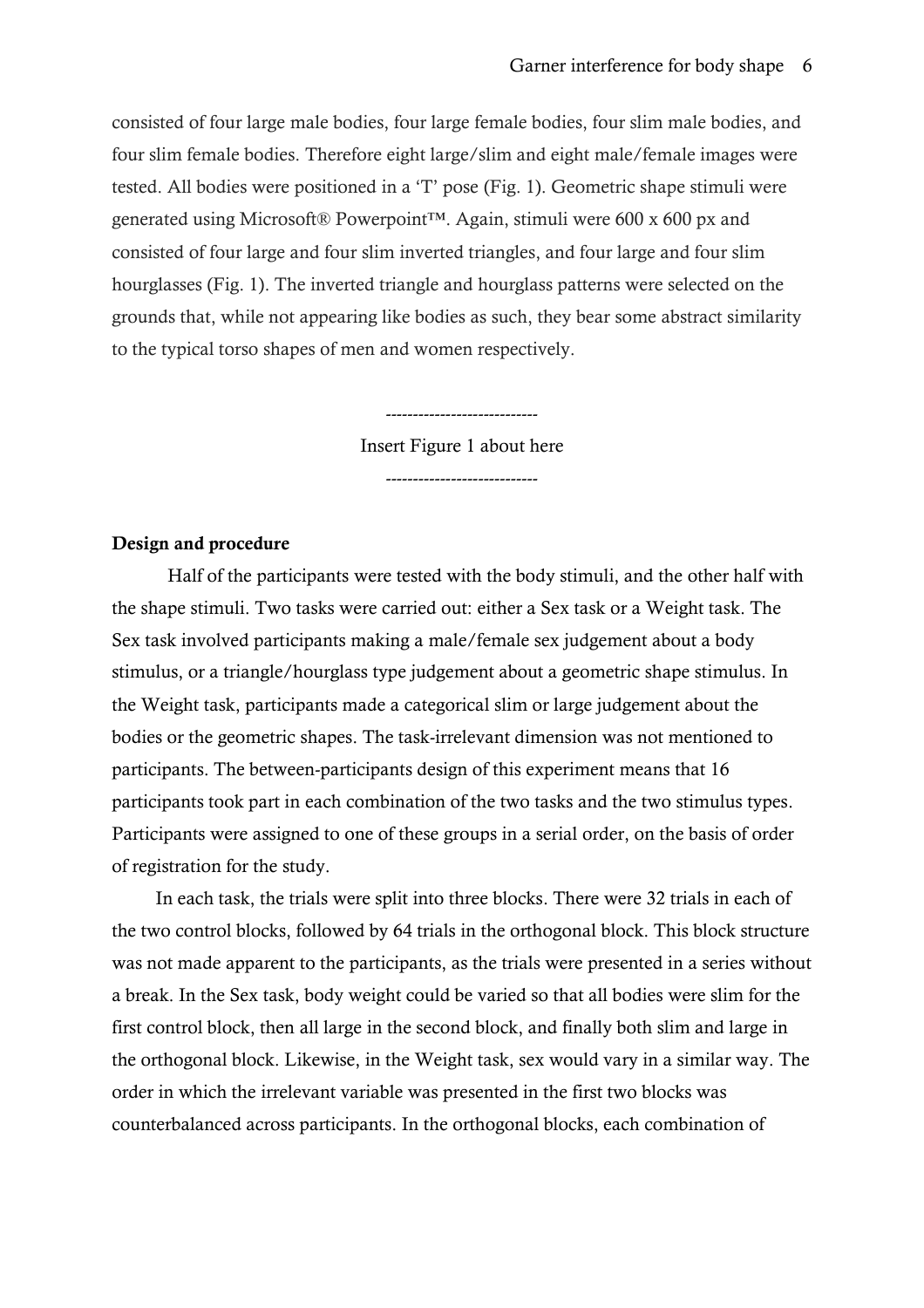levels of the task-relevant and task-irrelevant dimension was presented equally often, in a pseudorandom order determined uniquely for each participant.

The experiment was controlled by Psychtoolbox (Brainard, 1997) running in Matlab (MATLAB Release 2012b, The MathWorks, Inc., Natick, Massachusetts, US) on an Apple iMac computer. In each trial, a single stimulus was presented at the centre of the screen for either 1.5 sec or until the participant made a key-press response, whichever was shorter. Responses were recorded with the "f" and "j" keyboard keys. Participants were reminded of the response mapping with the corresponding category names ("large"/"slim" for the Weight task; either "male"/"female" or "hourglass"/"triangle" for the Sex task) printed at the bottom left and right of the display. Participants were instructed to respond as quickly and as accurately as possible. Viewing distance was not controlled but was approximately 60 cm on average.

## Results

Data from three participants were excluded from analysis due to poor accuracy (<2.5 SD below the group mean), after which new participants were tested in order to make up the total N to 64.

Due to the pseudorandom way that the irrelevant dimension was varied in the orthogonal block, it was possible for that property to remain stable across several trials before the first exemplar of the alternative category was presented. For this reason, five trials were removed from the start of each orthogonal block before analysis.

Mean accuracy across all tasks and conditions was 91% correct. Accuracy data were submitted to a 2x2x2 mixed ANOVA with Stimulus (between participants; Body or Shape), Task (between participants; Weight or Sex), and Block (within participants; Control or Orthogonal) as factors. There was a significant main effect of Stimulus, *F*(1, 60) = 8.2,  $p<0.01$ ,  $np^2 = 0.12$ ; more errors were made with body stimuli (M = 89.0%) than with shape stimuli (M=92.2%). There was a significant main effect of Task, *F*(1, 60)  $= 5.9, p<0.05, \eta p^2 = 0.09$ ; more errors were made on the Weight task (M = 89.3%) than on the Sex task (M=91.9%). No other effects reached significance, all *F*<2.1, all *p*>0.15. Accuracy data for this and the other experiments are reported in Table 1.

Because accuracy was high, and because it was not strongly influenced by the interaction of task and stimulus variables, we focused our analyses on the response times for accurate trials (Fig. 2). These data were submitted to an ANOVA with the same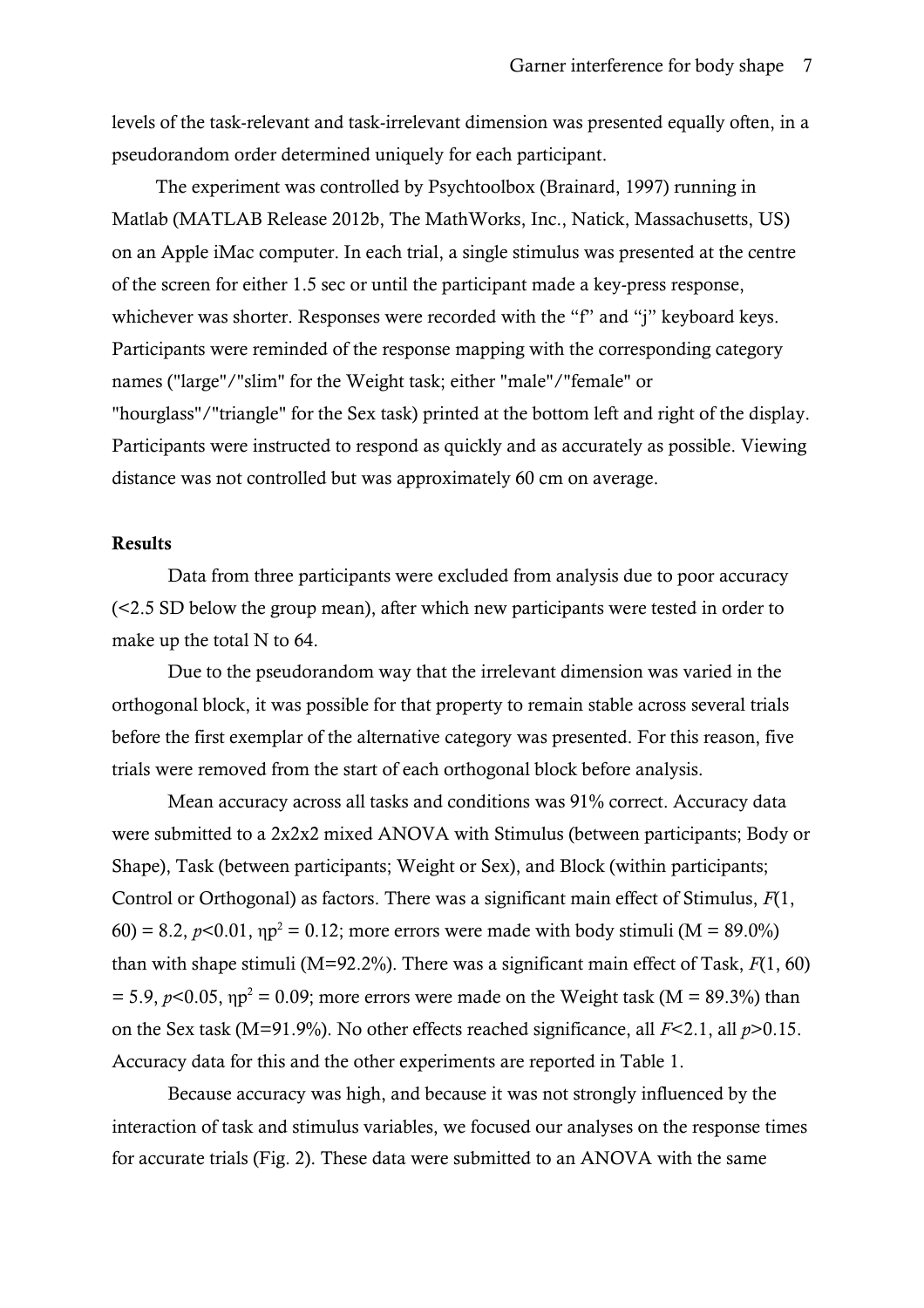design as the accuracy data. This analysis revealed significant main effects of all three variables: Stimulus: *F*(1,60)=54.4, *p*<0.001, ηp <sup>2</sup>=0.48; Task: *F*(1,60)=4.1, *p*<0.05, ηp <sup>2</sup>=0.06; and Block: *F*(1,60)=7.4, *p*<0.01, ηp <sup>2</sup>=0.11. These main effects were qualified by a significant interaction of all three variables,  $F(1,60)=4.1$ ,  $p<0.05$ ,  $np<sup>2</sup>=0.06$ .

Insert Figure 2 about here

----------------------------

----------------------------

To interpret this three-way interaction, performed two separate 2x2 analyses for groups performing the task with geometric shape stimuli or with body stimuli. For geometric shape stimuli, there were two significant main effects; Task: *F*(1,30)=7.3,  $p$ <0.05,  $np^2$ =0.20; Block:  $F(1,30) = 9.1$ ,  $p$ <0.01,  $np^2$ =0.23. The interaction of these factors did not approach significance  $(F<1)$ . That is, the size of the Garner interference effect (orthogonal blocks - control blocks) was not reliably modulated as a function of the task.

In contrast, the 2x2 ANOVA of the body stimulus conditions revealed no significant main effects (Task: *F*(1,30)=0.07, *p*>0.05, ηp <sup>2</sup>=0.002; and Block: *F*(1,30)=1.3,  $p$ >0.05,  $np$ <sup>2</sup>=0.04) but a significant interaction between these factors,  $F(1,30) = 4.4$ ,  $p$ <0.05,  $np$ <sup>2</sup>=0.13. Within-task simple effects t-tests revealed that for the Sex task there was no significant Garner effect (M = -14 ms),  $t(15) = 0.58$ ,  $p > 0.05$ ,  $np^2 = 0.02$ , while there was a significant Garner effect for the Weight task ( $M = 49$  ms),  $t(15) = 2.7$ , *p*<0.05, ηp<sup>2</sup>=0.33.

One possible account of the asymmetric Garner effect found for body stimuli is that the two tasks are not well-matched for general difficulty. In the extreme, if the perceptual discriminability of one dimension is strong while the other is minimal, then an asymmetric pattern of interference will arise for trivial reasons (Garner, 1983; Schweinberger et al., 1999). To address this possibility, we compared baseline performance for the control blocks of the two body tasks. Mean response times in the two tasks were comparable (Weight task: *M* = 654 ms; Sex task: 676 ms) and these did not differ significantly,  $t(30) = 0.64$ ,  $p > .05$ ,  $np^2 = .014$ .

# Discussion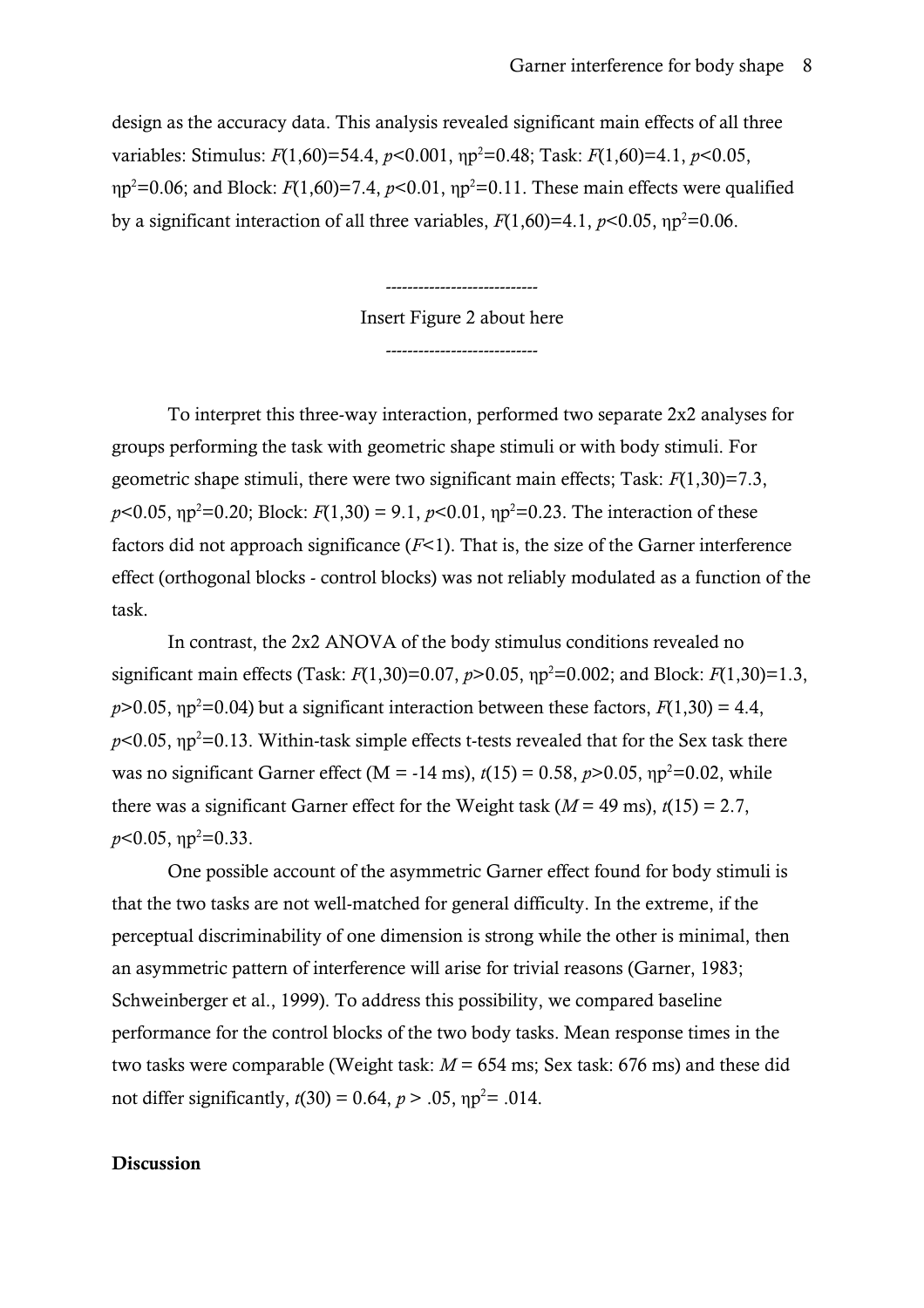In a Garner selective attention paradigm performed on simple geometric shapes, we observed an interference effect such that RTs were slower under the orthogonal condition regardless of whether participants attended to shape type or size. The standard interpretation of such a result is that these two dimensions (at least for the types of stimuli tested here) are not processed fully independently. That is, attending to the shape of the image entails some selection of its size information, and vice versa.

In contrast, with simple body silhouettes participants experienced Garner interference when carrying out the weight task (and sex was irrelevant), but not when performing the sex task (when weight was irrelevant). Participants in the sex task actually showed a non-significant reduction in their RTs in the orthogonal condition. Because the control block always preceded the orthogonal block, it is likely that this reduction in RT is a practice effect: performance simply improved over time through practice, which was relatively unimpeded when variations in body weight were introduced.

The findings of the body task suggest that processing of weight and sex can be independent in one direction, but not in the other. Such asymmetries have been reported in other applications of the Garner task (see Algom and Fitousi, 2016; Garner, 1983) including in face perception (e.g. Schweinberger & Soukup 1998; Schweinberger et al., 1999). Before exploring an interpretation of the present asymmetry in detail, we sought to replicate and extend our findings in Experiments 2 and 3. In Experiment 1, the stimuli were not controlled for overall silhouette size. For example, the large body silhouettes had a more black pixels than the slim stimuli. It is difficult, therefore, to tease apart body-specific judgements pertaining to the weight and shape of a person from mere stimulus size judgements. To help control for this variation, in Experiment 2, a larger and a smaller version of each image was constructed. Additionally, we sought to generalise beyond the well-controlled but ecologically weak silhouette stimuli used in Experiment 1. To that end we used pictures of real people as stimuli instead of silhouettes.

In Experiment 3, our aim was to ensure that design aspects of Experiments 1 and 2 -- specifically the between-participants manipulation of task, and the fixed order of control and orthogonal blocks -- could not account for our findings. Therefore in Experiment 3, we replicated Experiment 2 with a within-participants design in which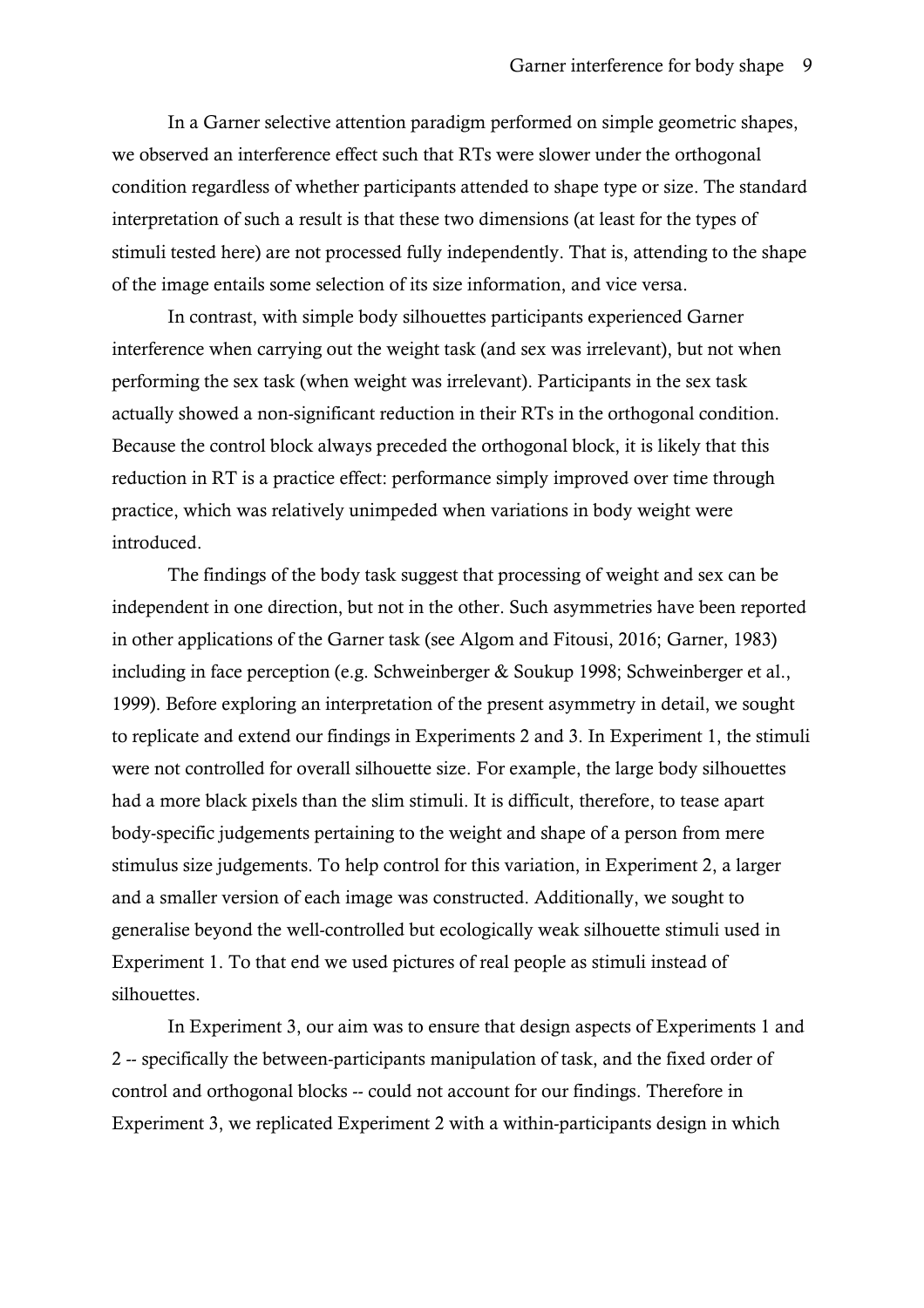each participant performed both tasks and in which block order (control, orthogonal) was fully counterbalanced.

## Experiment 2

#### Introduction

In Experiment 2, body stimuli comprising photographs of torsos were presented. Grey-scale images were used to remove any colour cues that correlate with sex. Clothing type was not controlled, however, allowing for a more realistic experience of perceiving a body. Further, a larger and a smaller version of each image was created, so that participants doing the weight task could not rely on the global size of the image on the screen to facilitate their response. Because there was no obvious control category that could be depicted photographically and that had dimensions that were comparable to sex and weight, in this experiment only body stimuli were included. Additionally, to increase power and generalizability, the number of trials was doubled, as was the number of body identities, relative to Experiment 1.

#### Methods

#### **Participants**

A new sample of 40 undergraduate students at Bangor University participated in return for course credit. These comprised 32 females, with a mean age of 20.01 (range: 18-46).

#### Stimuli

In order to control for stimulus size differences, all stimuli had a large (600 px height) and a small version (400 px height). Image width varied freely in order to maintain the original image aspect ratio. Heavy and slim images (identified as such by the authors' judgment) of males and females were obtained through internet searches. The images were greyscaled and cropped to exclude the head and lower legs. Pose was not controlled, although the arms were visible in all images and no unusual postures were included. Sixteen heavy and sixteen slim male and female images were collected, and a large and small version of each of these images was created, resulting in 128 stimuli. Examples are given in Figure 3.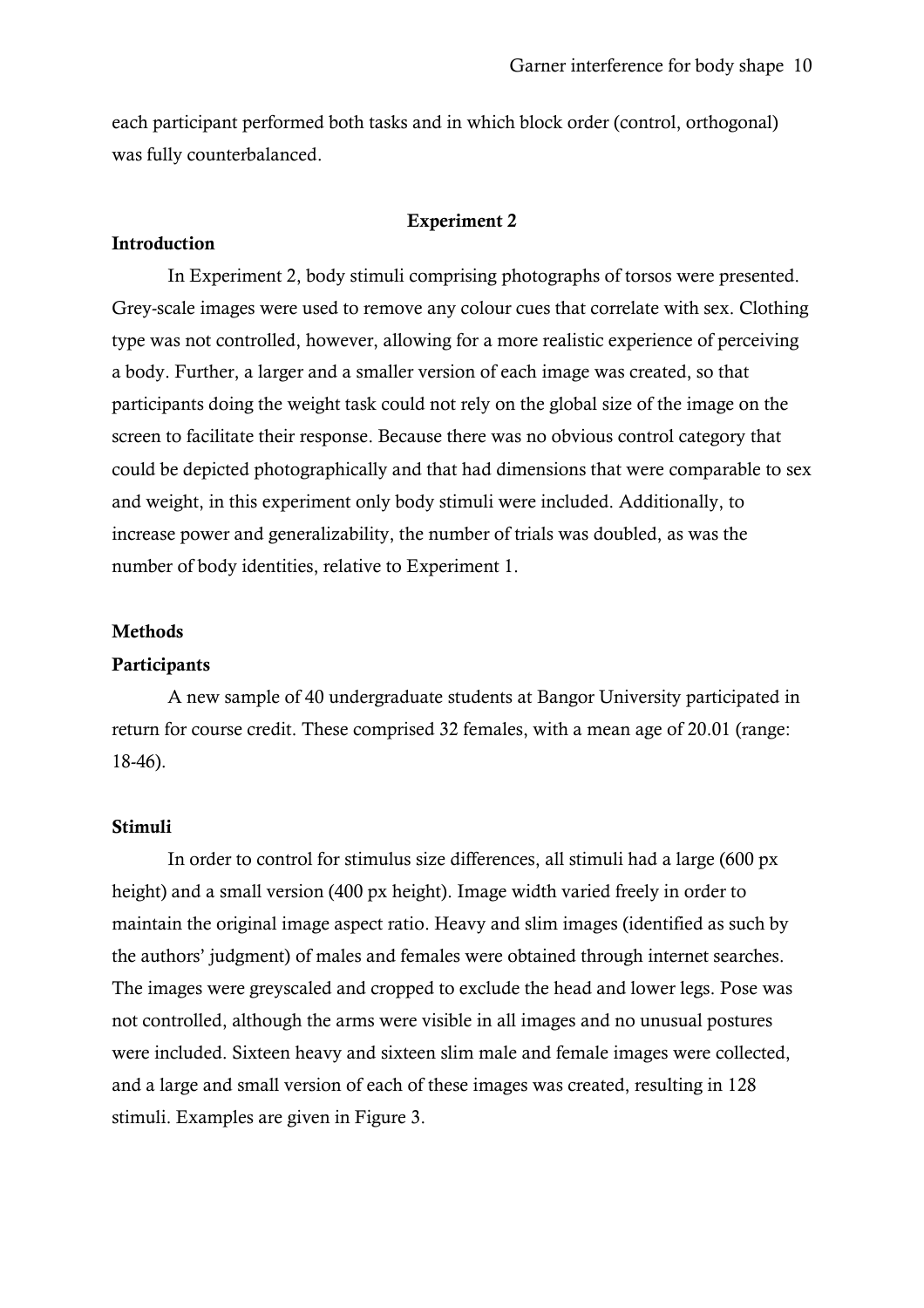----------------------------

Insert Figure 3 about here

----------------------------

# Design and procedure

Half of the participants carried out the Weight task, while the other half completed the Sex task. For the Weight task, the categories were labelled for participants as 'heavy' and 'slim' to avoid the ambiguity of the word 'large' given that the images varied in size. Sixty-four trials were included in the first two blocks, and 128 in the final block. All other aspects of the design and procedure were the same as in Experiment 1.

# Results

Data from 3 participants were excluded from analysis due to poor accuracy (<2.5 SD below the group mean), after which new participants were tested in order to make up the total N to 40. As in Experiment 1, five trials were removed from the start of the orthogonal blocks prior to analysis.

Mean accuracy across all tasks and conditions was 94% correct. Accuracy data were submitted to a 2x2 mixed-effects ANOVA with Task (between participants; Weight or Sex), and Block (within participants; Control or Orthogonal) as factors. Neither main effect nor the interaction were significant, all  $F(1,38) < 1$ . Accordingly, and in line with Experiment 1, our analyses focused on response time data for accurate trials.

A 2x2 mixed-effects ANOVA of mean RTs (Fig. 4) revealed a significant main effect of Task,  $F(1,38) = 4.7$ ,  $p < 0.05$ ,  $np^2 = 0.11$ , but no significant main effect of Block type,  $F(1,38) = 0.59$ ,  $p > 0.05$ ,  $np^2 = 0.015$ . The interaction of these variables was significant,  $F(1,38) = 4.4$ ,  $p < 0.05$ ,  $np^2 = 0.11$ . Follow up T-tests revealed that in the Weight task, the Garner effect (M = 47 ms) was not significant,  $t(19) = 1.5$ ,  $p > 0.05$ ,  $np^2$  = 0.11. In contrast, a significant reversal of the Garner effect was revealed in the Sex task (M = -22 ms),  $t(19) = 2.2$ ,  $p < 0.05$ ,  $np^2 = 0.20$ .

Insert Figure 4 about here

----------------------------

-------------------------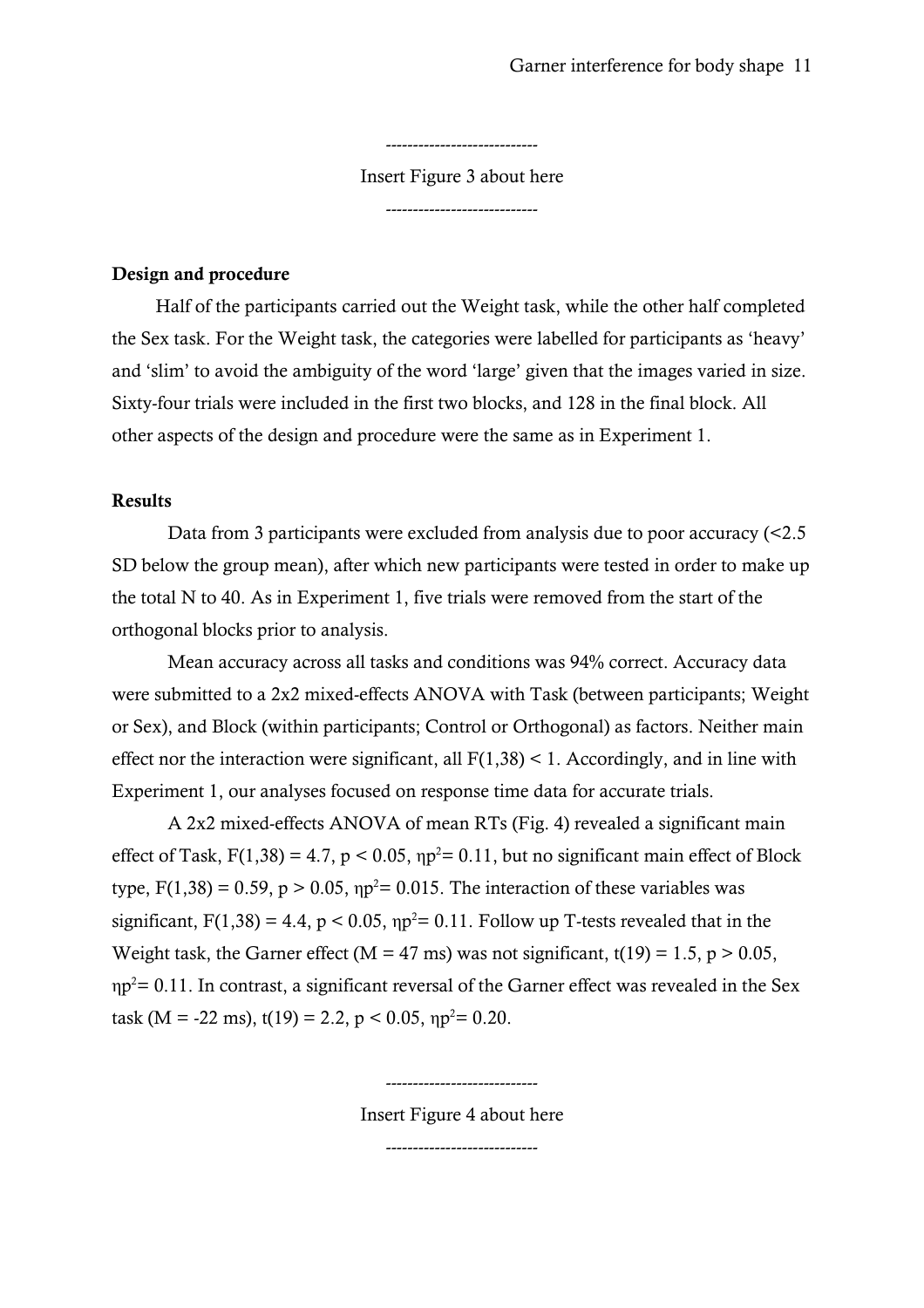To address the possibility that differences in Garner interference revealed in the 2x2 interaction might be related to differences in overall difficulty between the tasks, we directly compared performance on the tasks in the control blocks. Mean response times in the control blocks were comparable (Weight task:  $M = 613$  ms; Sex task: 597 ms) and these did not differ significantly,  $t(38) = 0.67$ ,  $p > 0.05$ ,  $np^2 = 0.012$ .

Finally, to counter the loss of power resulting from between-participants designs, and to assess the evidence across Experiments 1 and 2, we performed a combined analysis focusing on the conditions common to both. We included data from Experiment 1 from those participants who performed the task on body stimuli, and data from all participants in Experiment 2. The RT data from accurate trials were submitted to a 2x2x2 mixed ANOVA with Experiment (1, 2) and Task (Weight, Sex) as betweenparticipants variables and Block (Control, Orthogonal) as a within-participants variable. This analysis revealed a main effect of Experiment,  $F(1,68)=10.4$ ,  $p<.005$ ,  $np<sup>2</sup>=0.13$ . However, this variable did not interact with the others, all *F*<1.2, *p*>0.05. Additionally there was an interaction of Task and Block,  $F(1,68) = 8.6$ ,  $p<0.01$ ,  $\eta p^2 = 0.11$ , in the absence of significant main effects of either variable (Task: *F*(1,68)=2.7; Block: *F*(1,68)=1.7). Breaking down this interaction showed that in the Sex task there was no reliable Garner effect ( $M = -18$  ms),  $t(35) = 1.5$ ,  $p > 0.05$ ,  $np^2 = 0.06$ , but there was a reliable Garner effect in the Weight task ( $M = 48$  ms),  $t(35) = 2.5$ ,  $p<0.05$ ,  $np<sup>2</sup> = 0.16$ .

# Discussion

The results of Experiment 2 replicated those of Experiment 1 in finding again a significant interaction between task and block type. This asymmetry between tasks, we argue, is the most important overall finding arising from these two studies. Post-hoc ttests did not show significant Garner interference in the Weight task (although the effect size was numerically similar to that in Experiment 1). However, this effect was robust when results were collapsed across both experiments. In contrast, the absence of Garner interference in the Sex task results was replicated.

## Experiment 3

## Introduction

Here we attempted to further generalise our findings across specific features of the design. In Experiments 1 and 2, task was manipulated between participants, reducing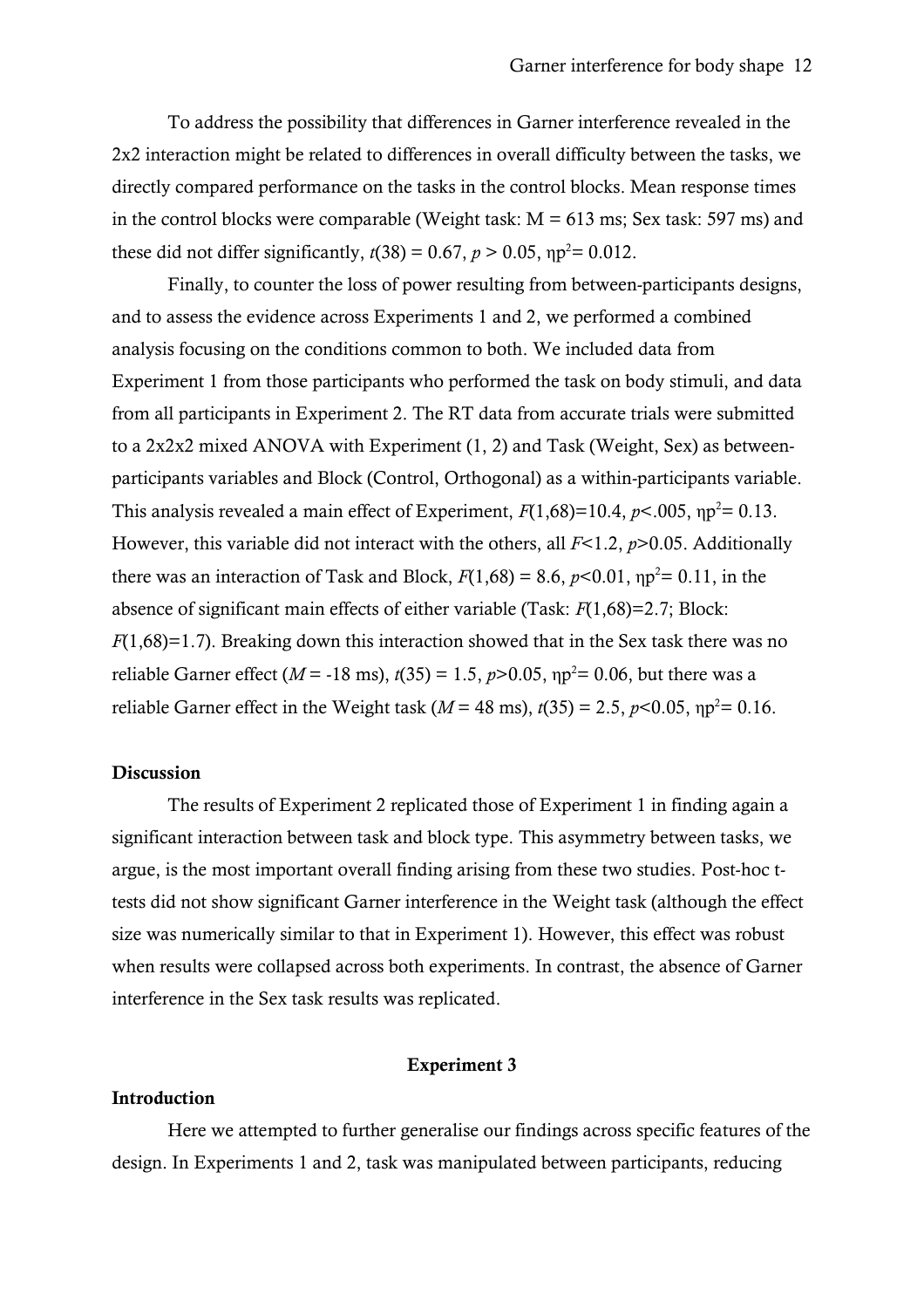our power to compare tasks. Further, in those studies the control blocks always preceded the orthogonal blocks, meaning that practice effects could be confounded with our measures of Garner interference. Therefore in Experiment 3, all participants performed both tasks, and the order of blocks was fully counterbalanced across tasks and participants.

#### Methods

# **Participants**

A new sample of 32 undergraduate students at the University of East Anglia participated in return for course credit. These comprised 25 females, with a mean age of 21.81 (range: 18-30).

# Stimuli, design and procedure

The stimuli from Experiment 2 were used again for this study. All participants performed both tasks. Half of them performed the Sex task first, followed by the Weight task; the other half of participants performed the tasks in the opposite order. Orthogonally, we further counterbalanced across participants and independently for each task, whether they performed first the control block and then the orthogonal block, or vice versa. Additionally, the order of the control blocks was also balanced with respect to the level of the task-irrelevant dimension (e.g. first all male then all female, or *vice versa*, in the Weight task). All other aspects of the design and procedure were the same as in Experiment 2.

## Results

It was not necessary to exclude any participants from analysis due to poor overall performance. As in the previous experiments, five trials were removed from the start of the orthogonal blocks prior to analysis.

Mean accuracy across all tasks and conditions was 91% correct. Accuracy data were submitted to a 2x2 within-participants ANOVA with Task (Weight or Sex), and Block (Control or Orthogonal) as factors. There was a significant main effect of Task,  $F(1,31) = 128.8$ ,  $p < 0.001$ ,  $np^2 = 0.81$ , qualified by a significant interaction of Task by Block,  $F(1,31) = 4.9$ ,  $p < 0.05$ ,  $np^2 = 0.14$ . In the Weight task, accuracy was higher for the Orthogonal blocks ( $M = 93.9\%$  correct) than the Control blocks ( $M = 93.1\%$ )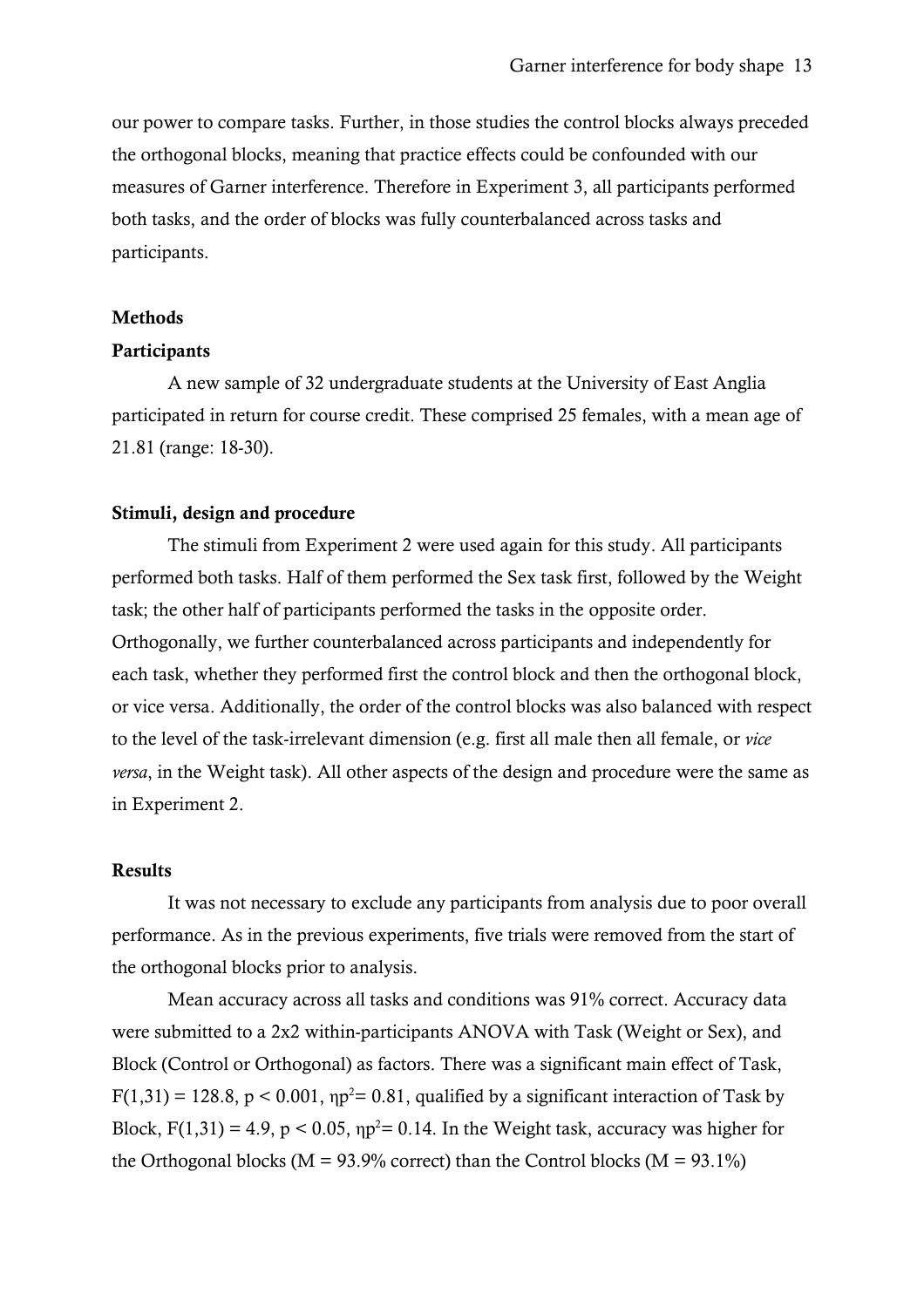whereas in the Sex task, Control performance ( $M = 88.4\%$ ) was higher than in the Orthogonal task ( $M = 87.5\%$ ). However in absolute terms these accuracy differences were small, and in neither task individually was the difference in accuracy between blocks statistically significant (Weight: t(31) = 1.53, p > 0.05,  $np^2$  = 0.07; Sex: t(31) = 1.73,  $p > 0.05$ ,  $np^2 = 0.09$ ).

> Insert Figure 5 about here ----------------------------

----------------------------

A 2x2 within-participants ANOVA of mean RTs from accurate trials (Fig. 5) revealed a significant main effect of Task,  $F(1,31) = 6.3$ ,  $p < 0.05$ ,  $np^2 = 0.17$ , and a significant main effect of Block type,  $F(1,31) = 35.2$ ,  $p < 0.001$ ,  $np^2 = 0.53$ . The interaction of these variables was significant,  $F(1,31) = 31.9$ ,  $p < 0.001$ ,  $np^2 = 0.51$ . Follow up T-tests revealed that in the Weight task, the Garner effect ( $M = 100$  ms) was significant, t(31) = 6.7,  $p < 0.001$ ,  $np^2 = 0.59$ . In contrast, there was not a significant Garner effect in the Sex task (M = -7 ms),  $t(31) = 0.83$ ,  $p > 0.05$ ,  $\eta p^2 = 0.02$ . Finally, an analysis comparing Control blocks across the two tasks revealed that performance on the Weight task ( $M = 526$  ms) was significantly faster than the Sex task ( $M = 554$  ms), t(31)  $= 2.8$ ,  $p < 0.01$ ,  $np^2 = 0.20$ . Note that given the direction of this baseline difference in response times, it does not support an account of the asymmetry in Garner effects being due to the distinction between sexes in the stimuli being more salient that weight.

The counterbalanced, within-participants design of Experiment 3 offers two checks on the possible dependence of our observed asymmetry on order effects. First, we separately examined response time data from participants who performed the Weight task or the Sex task first. In both cases, the interaction of Task and Block type was significant: Weight first:  $F(1,15) = 10.7$ ,  $p < 0.01$ ,  $np^2 = 0.42$ ; Sex first:  $F(1,15) = 25.0$ , p  $<$  0.001,  $np^2$  = 0.62. In both cases, the Garner effect was significant in the Weight task (Weight first:  $M = 80$  ms; t(15) = 3.3, p < 0.005,  $np^2 = 0.43$ ; Sex first:  $M = 119$  ms; t(15)  $= 7.0$ ,  $p < 0.001$ ,  $np^2 = 0.76$ ). Conversely, in neither case was the Garner effect significant in the Sex task (Weight first: M = -23 ms; t(15) = 1.5, p > 0.05,  $np^2$  = 0.13; Sex first: M = 8 ms; t(15) = 1.1, p > 0.05,  $np^2 = 0.07$ ).

Second, we separately examined the response time data from participants who performed the Control block of each task before its Orthogonal block, or vice versa. For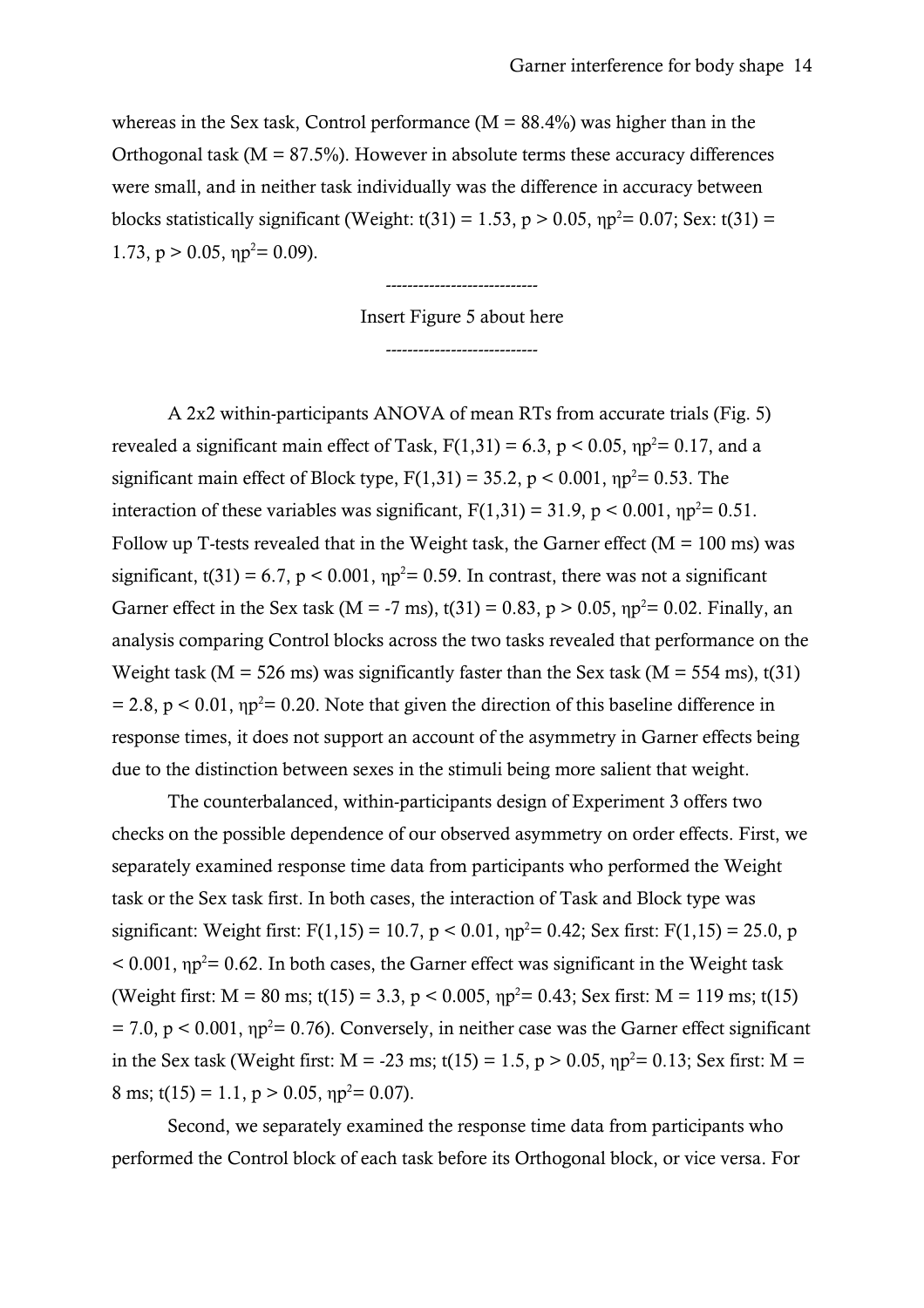the Weight task, the Garner effect was significant for participants who performed the Control blocks first, M=131 ms, t(15) = 6.7,  $p < 0.001$ ,  $np^2 = 0.75$ , and also for participants who performed the Orthogonal blocks first,  $M = 69$  ms, t(15) = 3.4, p < 0.005,  $np^2$  = 0.43. For the Sex task, a significant Garner effect was not revealed in either task order: Control first,  $M = -7$  ms, t(15) = 0.50,  $p > 0.05$ ,  $np^2 = 0.02$ ; Orthogonal first:  $-8 \text{ ms}, \, \text{t}(15) = 0.68, \, \text{p} > 0.05, \, \text{np}^2 = 0.03.$ 

# Discussion

The results of Experiment 3 confirm the same asymmetrical pattern of Garner interference that we observed in the first two experiments is found in a withinparticipants design, in which each individual performed both tasks and in which the order of control and orthogonal blocks was counterbalanced. Note that our claim is not that order effects are not present. Indeed, for example, the Garner effect in the weight task is larger when the control blocks were performed first compared to when they were performed second,  $F(1,30) = 4.8$ ,  $p < 0.05$ ,  $np^2 = 0.14$ . However, whether the data are assessed across the whole group, or split by task order, or split by block order, we do not find significant Garner effects for the sex task, and we do find them for the weight task.

Asymmetries in Garner interference have previously been revealed in studies of face perception: for example, in comparisons of identity and expression tasks (Schweinberger & Soukup, 1998; Schweinberger et al., 1999), in comparisons of sex and expression tasks (Atkinson et al, 2005), and between race, age, and emotional expression (Karnadewi & Lipp, 2011). Furthermore, this asymmetric pattern can be modulated by other variables such as familiarity (Ganel & Goshen-Gottstein, 2004) or inversion (Karnadewi & Lipp, 2011).

Asymmetric patterns of Garner interference can potentially be understood in several ways. In some cases they may arise trivially due to unbalanced perceptual discriminability of the two dimensions being tested. A highly salient distinction may be more difficult to filter than a less salient one, independent of the true separability of those dimensions. We exclude that account of the present data based on the well-matched baseline performance on our two tasks across Experiments 1 and 2. (In Experiment 3, the observed difference in baseline RT performance directly contradicts this account, in that the sex judgment was the slower of the two tasks on average).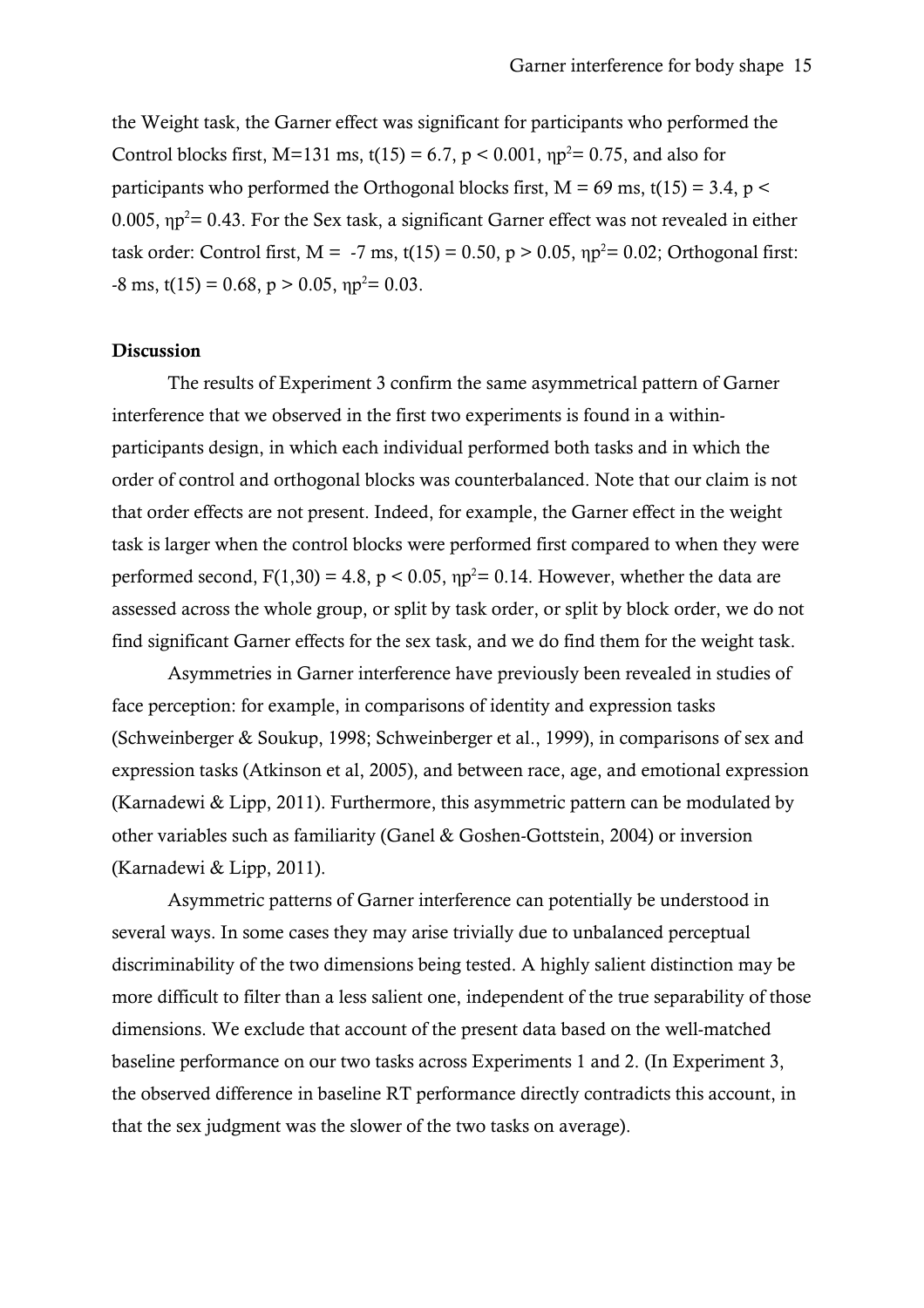A less trivial interpretation is that one dimension - the one that causes interference even when it is irrelevant - is acting as a "reference" for the other dimension. For example, it may be that face identity provides a reference for emotional expression, because different individuals generate expressions in idiosyncratic ways (Ganel & Goshen-Gottstein, 2004). In other words, the asymmetry reveals something about the underlying structure of the stimulus space -- the statistics of how aspects of facial appearance are correlated or not in the "real world" -- and how the brain makes use of this structure.

When considering possible mechanisms underlying such an asymmetric relationship, reference is often made to the notion of parallel-contingent processes (Turvey, 1973). Here the proposal is that while analysis of two dimensions proceeds in parallel, the developing outputs of the computations supporting one dimension (e.g. identity) are passed to and influence processing of the other dimension (e.g. expression) but not vice versa. An obvious appeal of this model over a serial model - in which one dimension is fully processed before analysis of the other begins - is that it can explain asymmetries that arise even where overall task difficulty and mean response times are roughly balanced (as here).

These previous findings and concepts are helpful to interpret the present data. First, we look to differences in the nature of the two body dimensions that we tested - the statistics of body properties found in the world. The sex category is binary, comprising males or females. Naturally there is variation in the appearance of individuals around the two poles of male and female, and likewise this can be obscured or exaggerated e.g. with clothing or in morphed stimuli. In contrast, weight naturally varies over populations in a continuous fashion (although not necessarily along a single dimension – height, muscle, and fat will all contribute to variations in body shape in potentially independent ways). Recall, however, that there is some evidence that weight-related variation in body shape is perceived categorically, at least in judgments of physical attractiveness (Tovée, Edmonds, & Vuong, 2012). Put crudely, then, the sex category can be thought of as binary "in the world" as well as "in the mind", whereas weight is only binary "in the mind".

Furthermore, adults of the two sexes will gain or lose weight in distinct ways, whether this is due to changes in muscle mass or adiposity, with different consequences for body shape. Thus variation in body shape due to weight is inherently dependent on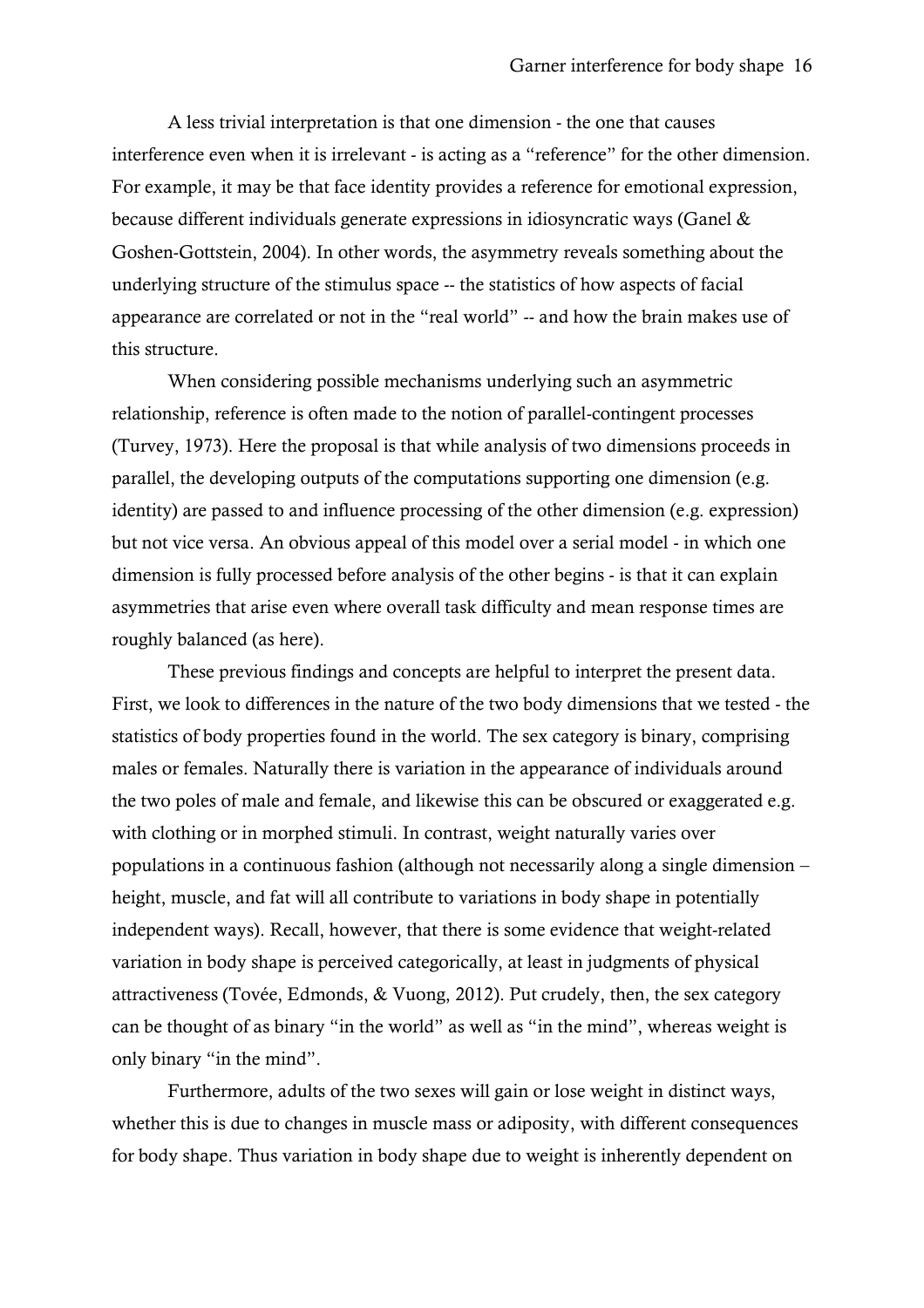the underlying sex, whereas the reverse is not true. (Note, however, that that this is further complicated by the observation that in extremely underweight or obese individuals, visual cues to sex may in fact be obscured relative to body weights nearer to the norm).

The present results show how these structural and statistical properties of body appearance are internalised by the human perceptual system involved in representing body shape. When assessing the weight of an individual, their sex cannot be readily ignored, even when it is totally task-irrelevant. In a parallel-contingent system, we suggest, information processing about sex influences the ongoing processing of other aspects related to body shape, including weight.

To provide converging evidence for this proposal, we devised a final experiment in which sex and weight judgements were tested with another task. The parallelcontingent view outlined here predicts that providing accurate advance information, in the form of a prime, about the sex of an upcoming body will facilitate a weight judgement about that body. In contrast, advance priming of the figure's weight should have no effect on a subsequent sex judgment.

#### Experiment 4

## Introduction

Priming experiments involve the use of a cue stimulus presented before a target, where the relationship between these is manipulated (Posner, 1978; Meyer & Schvaneveldt, 1971). Congruent cues may pre-activate some relevant aspect of the target's representation, enhancing performance, whereas incongruent cues, by preactivating an irrelevant representation, may interfere with perception of the target.

To align to the logic of the Garner paradigm, in the present study the cue stimulus was always related to the task-irrelevant stimulus dimension. That is, for a participant doing the sex task (i.e.asked to make a sex judgment about body shapes), the cue would relate to the weight of that body. Conversely, for the weight task, the cue would relate to the sex of the body. Cueing was provided by a single category-related word (e.g. "man"), to avoid cross-contamination from the cue dimension to the task dimension (which would otherwise be unavoidable if images were used as cues). In order to encourage active reliance on the cue information, cues were valid (accurately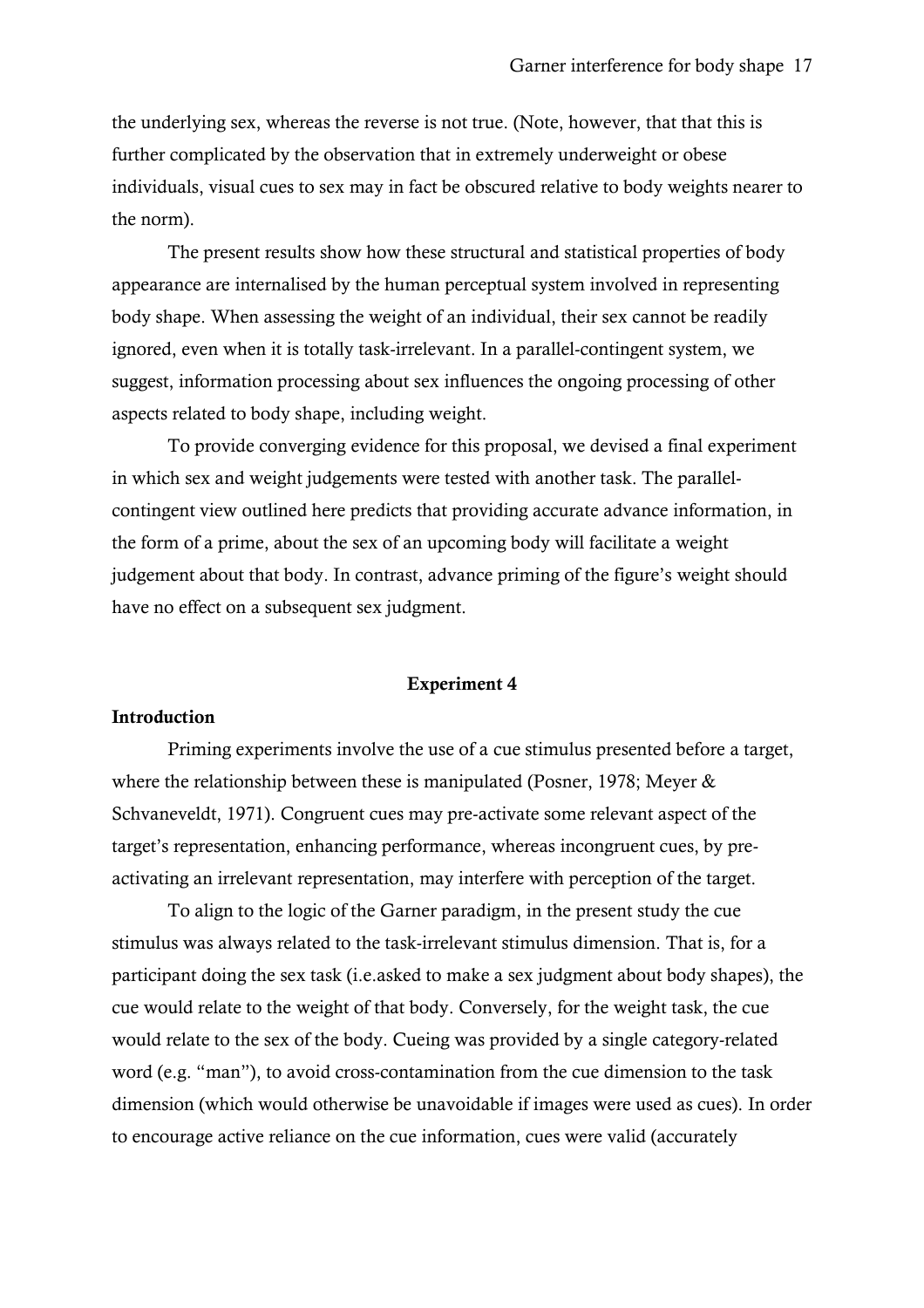describing the upcoming body image) on 80% of trials and invalid on the remaining 20%.

We predicted that when participants carried out the Sex task, a weight-related cue word would not produce congruency effects. However, during the Weight task, we predicted that a sex-related cue would cause a congruency effect. These differing hypotheses are due to the asymmetry in information flow from ongoing parallel analyses of body weight and sex.

# Methods

# **Participants**

A new sample of 24 students at Bangor University participated, comprising 18 females, with a mean age of 22.04 (range: 19-29).

# Design and procedure

This study used the images from Experiment 2 (including both image sizes). A between-participants design was employed such that half of the participants carried out the Sex task, and the remainder performed the Weight task. Participants completed 160 experimental trials over five blocks (with interleaved self-paced breaks). In 80% of trials, the cue was congruent (e.g. a cue "man" before an image of a male, in the weight task) and in the remaining 20% of trials the cue was incongruent.

In each trial, a fixation point was presented for 1 sec, followed by a cue word for 1000 ms, followed by the body stimulus (Fig. 6). These stimuli were all presented at the center of the monitor. The cues were "man" or "woman" in the weight task and "heavy" or "slim" in the sex task. The body image remained onscreen for 2 sec or until the participant responded, whichever came first. The response was made with the "f" and "j" keyboard keys; participants were reminded of the response mapping with the corresponding category names printed at the bottom left and right of the display.

The experimental trials were preceded by 48 practice trials in which the cue word on each trial was replaced with "XXXXXX".

Insert Figure 6 about here

----------------------------

----------------------------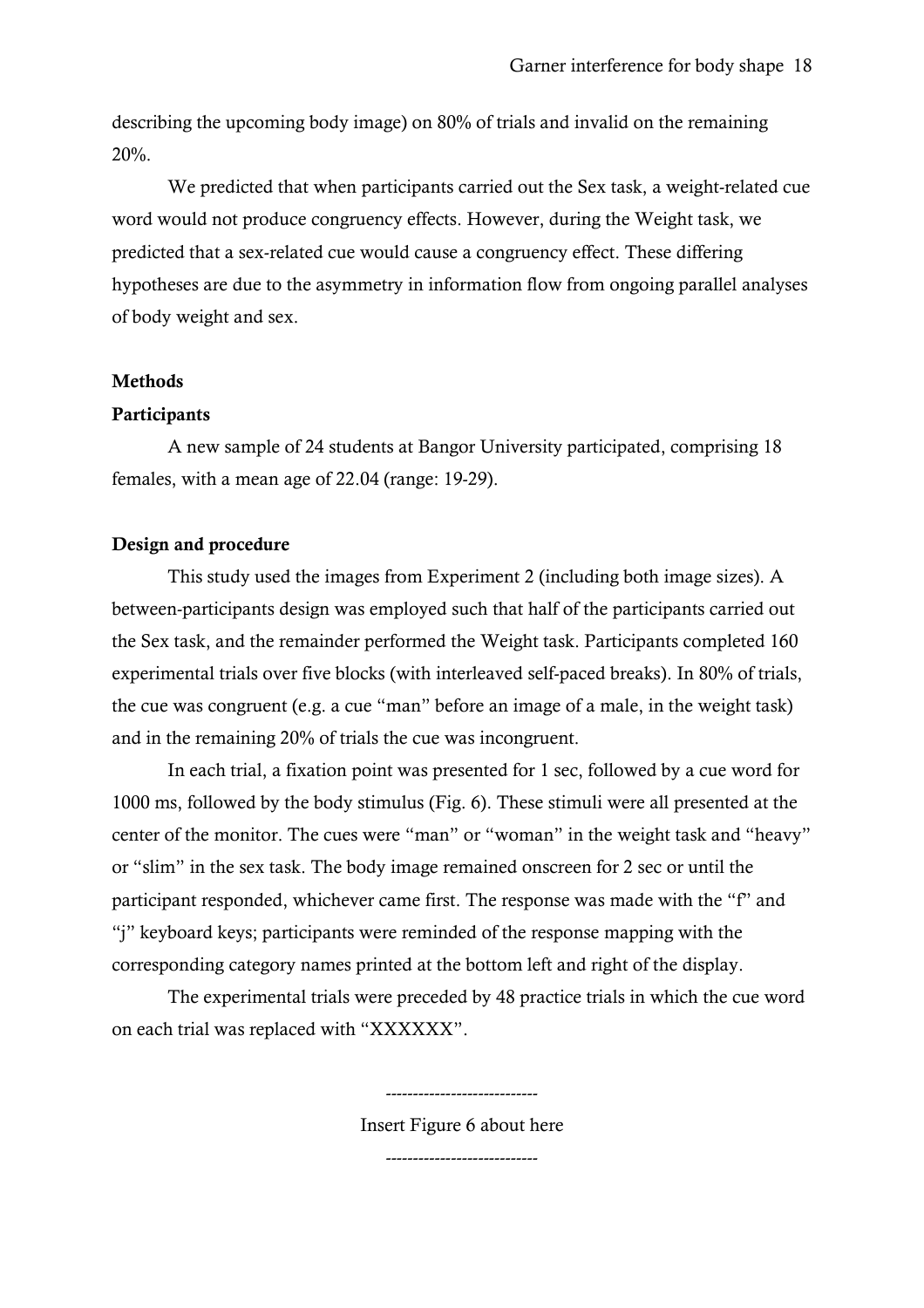#### Results

Mean accuracy across all tasks and conditions was 94% correct. It was not necessary to exclude any participants from analysis due to poor overall performance. Accuracy data were submitted to a 2x2 mixed-effects ANOVA with Task (between participants; Weight or Sex), and cue Validity (within participants; congruent or incongruent) as factors. Neither main effect nor the interaction were significant, all *F*(1,  $22$ ) < 2.9, all  $p > 0.10$ . Accordingly, and in line with the preceding experiments, our analyses focused on response time data for accurate trials.

Response time data were submitted to a 2x2 mixed-effects ANOVA with Task and cue Validity as factors (Fig. 7). The two main effects (Task:  $F(1, 22) = 8.2$ ,  $p < 0.01$ ,  $np^2$  = 0.27; Validity:  $F(1, 22) = 14.1, p<0.005, np^2$  = 0.39) were qualified by a significant interaction,  $F(1,22) = 10.7$ ,  $p<0.005$ ,  $np<sup>2</sup> = 0.33$ . To break down this interaction, the Validity effect was assessed for each task separately. For the Weight task, cue validity had a significant effect, in that an invalid written cue about the sex of the target produced slower response times ( $M = 905$  ms) relative to a valid sex cue ( $M = 660$  ms),  $t(11) = 3.6$ ,  $p$ <0.005,  $np^2$  = 0.53. In contrast, for the Sex task, the difference between an invalid weight cue ( $M = 647$  ms) and a valid weight cue ( $M = 630$  ms) was not reliable,  $t(11) =$ 1.4,  $p > 0.05$ ,  $np^2 = 0.15$ . There was not a significant RT difference between the validlycued trials of the two tasks, t(22) = 0.71,  $p > 0.05$ ,  $np^2 = 0.02$ , indicating that the baseline difficulty of the two tasks was roughly comparable.

> ---------------------------- Insert Figure 7 about here

> > ----------------------------

#### Discussion

Participants carrying out the weight task were affected by the congruency of the sex cue with the body that they judged, whereas the congruency of weight primes in the sex task did not have a significant effect on RTs. This pattern was as predicted, and is consistent with the findings of Experiments 1-3, and with the proposed organization of body weight and sex representations.

In the absence of a "neutral" prime condition, we do not make claims about whether the validity effect in the weight task was a result of facilitation from valid cues or inhibition from invalid cues. However the latter interpretation is hinted at by the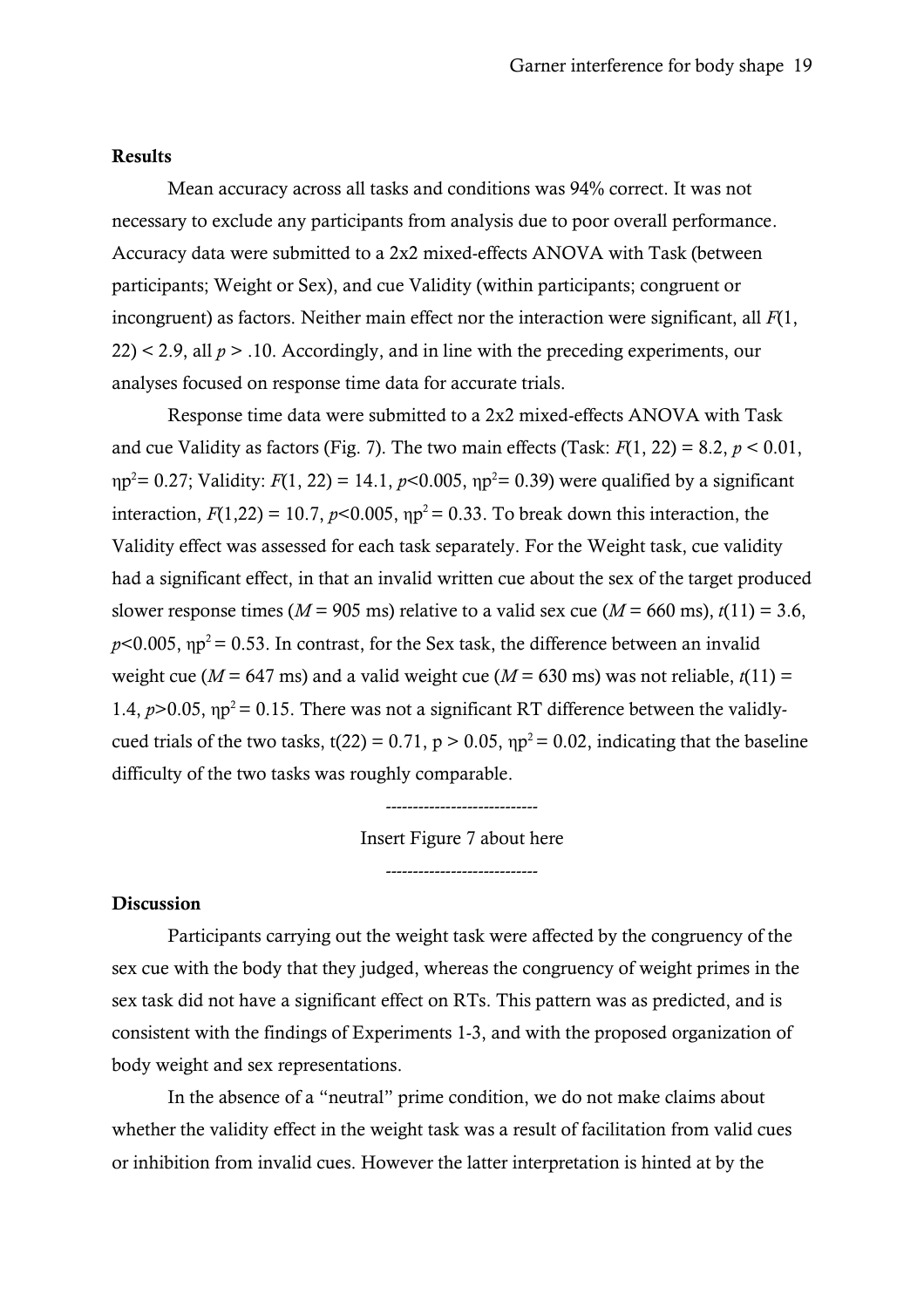extremely slow mean response times to the invalid trials in the Weight task, suggesting that activating the incorrect sex of an upcoming body strongly engages the associated weight representations, which then must be suppressed in order to make the correct response. Further experiments could clarify this detail, but it is not critical to our central claim.

## General Discussion

We know that the body and its movements convey socially-relevant information to observers (Mehrabian, 1972; Argyle, 1975; Rosenthal, Hall, DiMatteo, Rogers, & Archer, 1979; Knoblich, Thornton, Grosjean, & Shiffrar, 2006; Peelen & Downing, 2007; de Gelder, Van den Stock, Meeren, Sinke, Kret, & Tamietto, 2010; Downing & Peelen, 2011; Johnson & Shiffrar, 2012; Yovel and O'Toole, 2016). The aim of this study was to learn about how our mental representations of bodies encode and capture these social cues. In particular, we have focused on body shape, to reveal how the visual cues to sex and weight are processed.

Our main approach to this problem was to use the Garner interference task, which has been used in other domains to reveal the major boundaries of internal representations of visual stimuli - and more specifically to ask to what extent different dimensions of a stimulus may be coded in parallel or in an interdependent fashion. The Garner task is typically interpreted to capture processing at a perceptual level (i.e. analysis and categorization of the stimulus) rather than at a response level (i.e. assigning a stimulus category to a specific motor output). We favour that interpretation here: because in Experiments 1, 2, and 4 the irrelevant stimulus dimension is never associated to any response, interference from that dimension cannot be at the response level.

Our main finding is the asymmetry in interference between sex and weight, which defies a simple explanation in terms of either fully parallel or fully-integrated processing. We interpret the asymmetry to mean that the organisation of the perceptual systems that analyse bodies parallels some of the real-world structure in the way that sex and weight interact to influence visible body shape. This is congruent with similar interpretations of previously reported asymmetric interference in face perception.

A broad distinction that has been proposed to hold for the visual representation of bodies (and faces; Duchaine and Yovel, 2015) is one between static and dynamic cues (Giese & Poggio, 2003; Vangeneugden, Peelen, Tadin, & Battelli, 2014). This is based partly on neural evidence for distinct brain regions that respond preferentially to either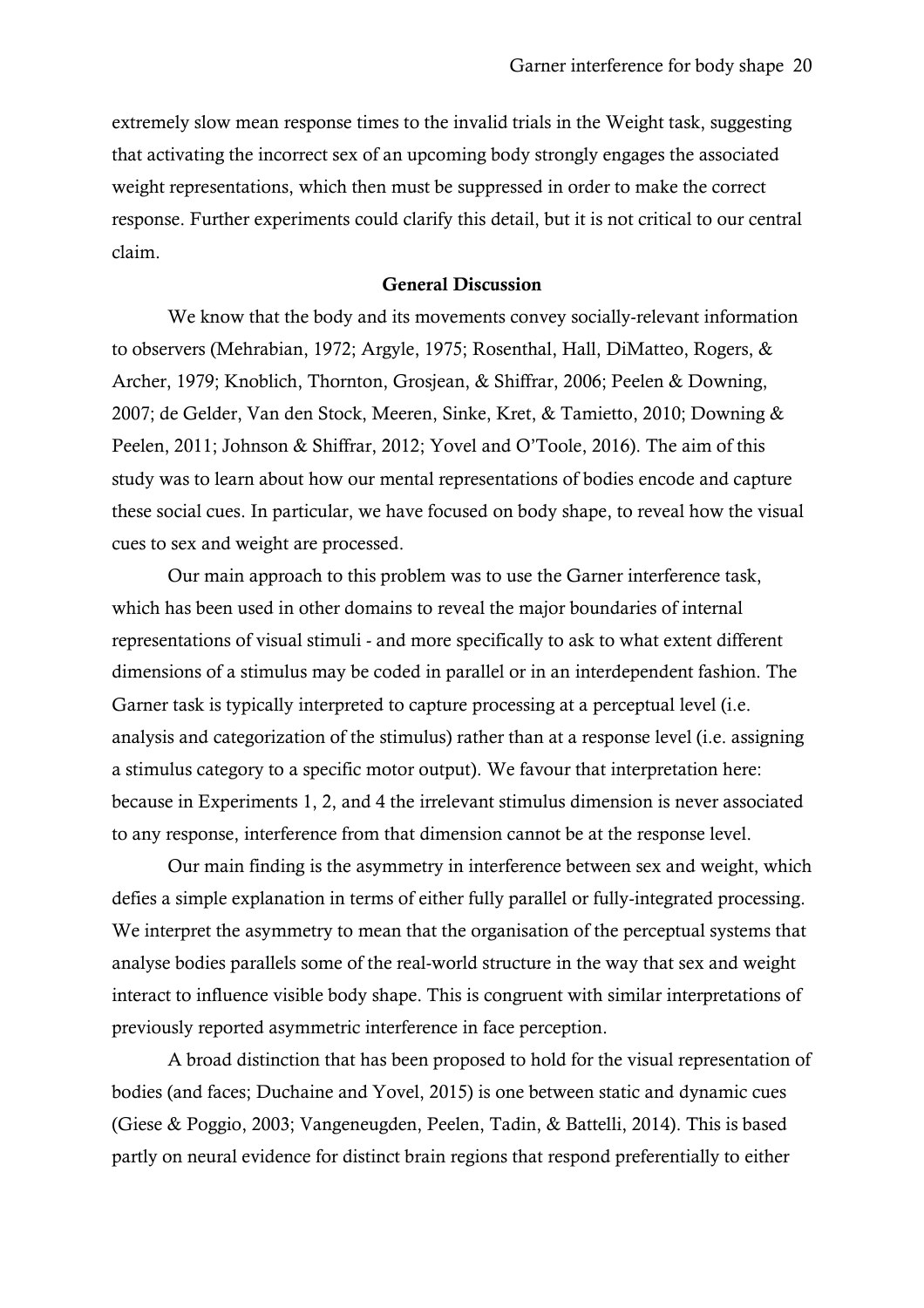the static form of bodies / body parts, or to the dynamics of body movements even in the absence of surface cues, as found in point-light displays. For example, fMRI studies reveal two ventral occipitotemporal regions - the extrastriate body area (EBA; Downing, Jiang, Shuman, & Kanwisher; 2001) and the fusiform body area (FBA; Peelen & Downing, 2005; Schwarzlose, Baker, & Kanwisher, 2005) - that respond selectively to images of bodies and body parts, even in schematic forms such as stick figures and silhouettes. These regions also respond to human biological motion displays, although this has been attributed to extraction of body structure from motion rather than to dynamics per se (e.g. Downing, Peelen, Wiggett, & Tew, 2006). In contrast, regions of the posterior superior temporal sulcus responds strongly to dynamic displays of human movement but only weakly to static body images (Grossman & Blake, 2002; Beauchamp, Lee, Haxby & Martin, 2002).

The present study can be seen as extending our understanding of how neural representations within the ventral, "static" pathway are organised. Note, however, that the socially-relevant cues that are signalled about others by the body can generally be conveyed by both kinds of signals, cutting across this ventral/dorsal distinction. For example, movement patterns are rich in information about sex, sexuality, and gender (Kozlowski & Cutting, 1977; Barclay, Cutting & Kozlowski, 1978; Johnson & Tassinary, 2005; Johnson, Gill, Reichman, & Tassinary, 2007). Indeed, recent neuroimaging studies have begun to highlight how encoding of faces, bodies, and actions that abstracts across cue sources (e.g. static/dynamic; verbal/visual) spans the lateral and ventral occipitotemporal cortex (e.g. Hafri et al., 2017; O'Toole et al., 2014; Wurm & Lingnau, 2015; for review see Lingnau & Downing, 2015).

In light of findings such as these, an obvious future direction is to use the present approach to test other categorical dimensions that are conveyed by the body and to test these in both static and dynamic stimuli. A finding of common patterns of Garner interference/independence for dimensions such as sex, weight, age, and health, across tests relying on body shape or patterns of body movement, would suggest a mental organisation of body representations that cuts across these different signal sources.

With the present study, there is now evidence from the Garner approach spanning faces, voices (Mullennix & Pisoni, 1990; Green, Tomiak, & Kuhl, 1997), and bodies, all of which contribute in various ways to person perception. By comparing and contrasting results of these studies, it may eventually be possible to identify general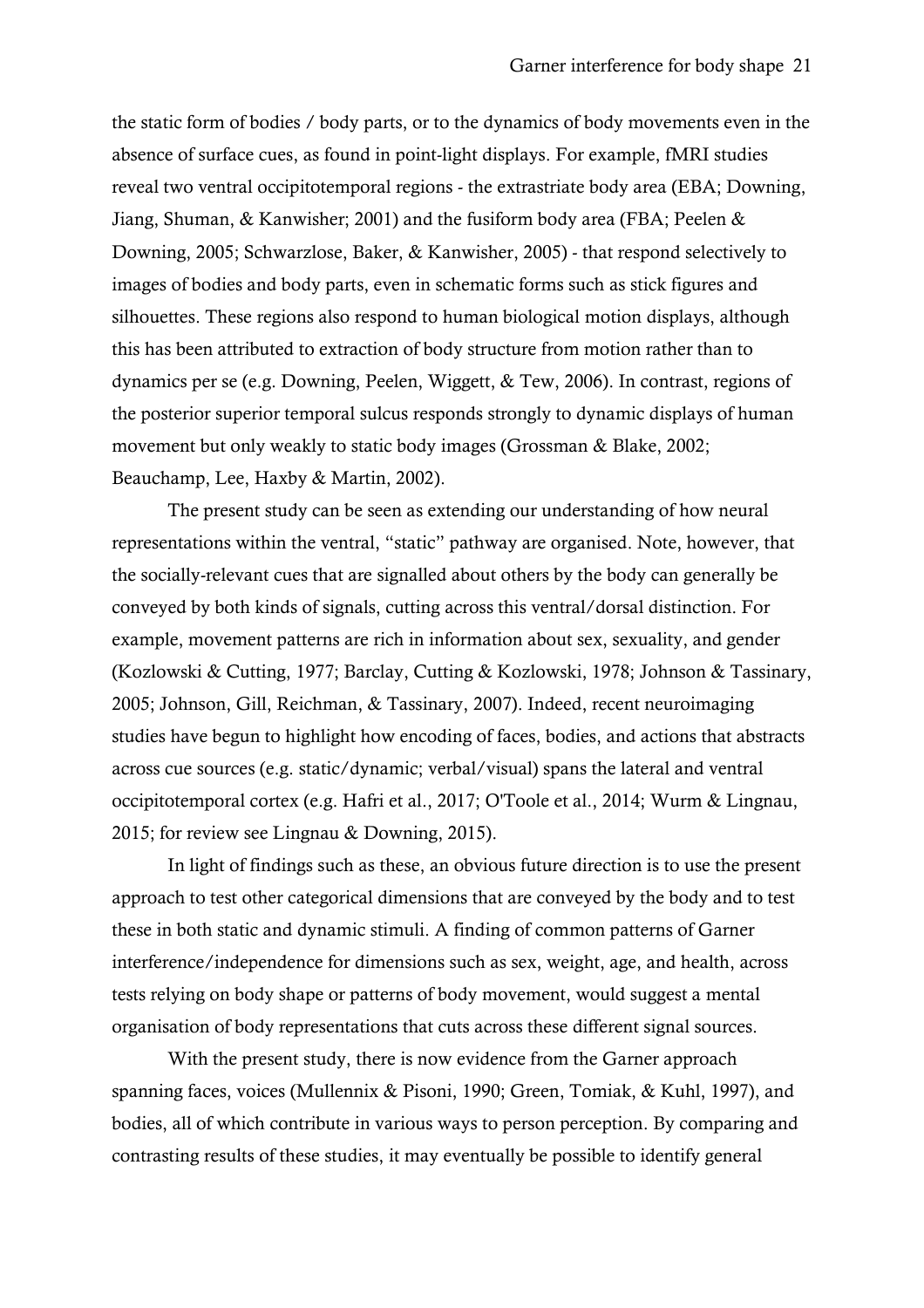principles that describe how different dimensions will interact. For example, Atkinson et al. (2005) argued that the invariance of face dimensions drives asymmetries in interference: invariant dimensions (e.g. sex, identity) will tend to provide a better basis for computing more dynamic, variant dimensions (e.g. expression) than vice versa, and so they will be harder to selectively ignore. This view broadly fits the present data, in that weight changes over time (albeit normally slowly) whereas sex typically remains fixed (aside from the case of gender reassignment).

Finally, considering the multiple person cues available in faces, bodies, and voices together raises the possibility of extending the Garner task across these different cues. For example, how does task-irrelevant variation of the sex of the body interfere with analysis of facial expressions, or vice versa? This approach might prove useful as researchers increasingly seek to understand social perceptual cues with a "whole person" approach that spans specific cue sources (Ghuman, McDaniel, & Martin, 2010; Quadflieg, Flannigan, Waiter, Rossion, Wig, Turk, & Macrae, 2011; Lai, Oruc, & Barton, 2012; Bernstein, Oron, Sadeh, & Yovel, 2014; Brandman & Yovel, 2014; Kaiser, Strnad, Seidl, Kastner, & Peelen, 2014; Fisher & Freiwald, 2015; Harry, Umla-Runge, Lawrence, Graham, & Downing, 2016).

## Concluding remarks

In sum, our results have led to a testable proposal about the encoding of body shape related to socially-relevant traits. Studies using a similar approach may help develop a richer model of body perception, in part by shedding light on the relative contribution of stimulus properties (e.g. static vs dynamic) and ecologically-meaningful dimensions (e.g. sex, age, health) to body encoding. This would be useful for more recent efforts that draw together multiple cues (faces, bodies, voices) for a general model of person perception (Minnebusch & Daum, 2009; Yovel & Belin, 2013; Yovel & O'Toole, 2016) as well as for computational approaches that speak to the interactions among social-cognitive and social-perceptual processes (Freeman & Ambady, 2011).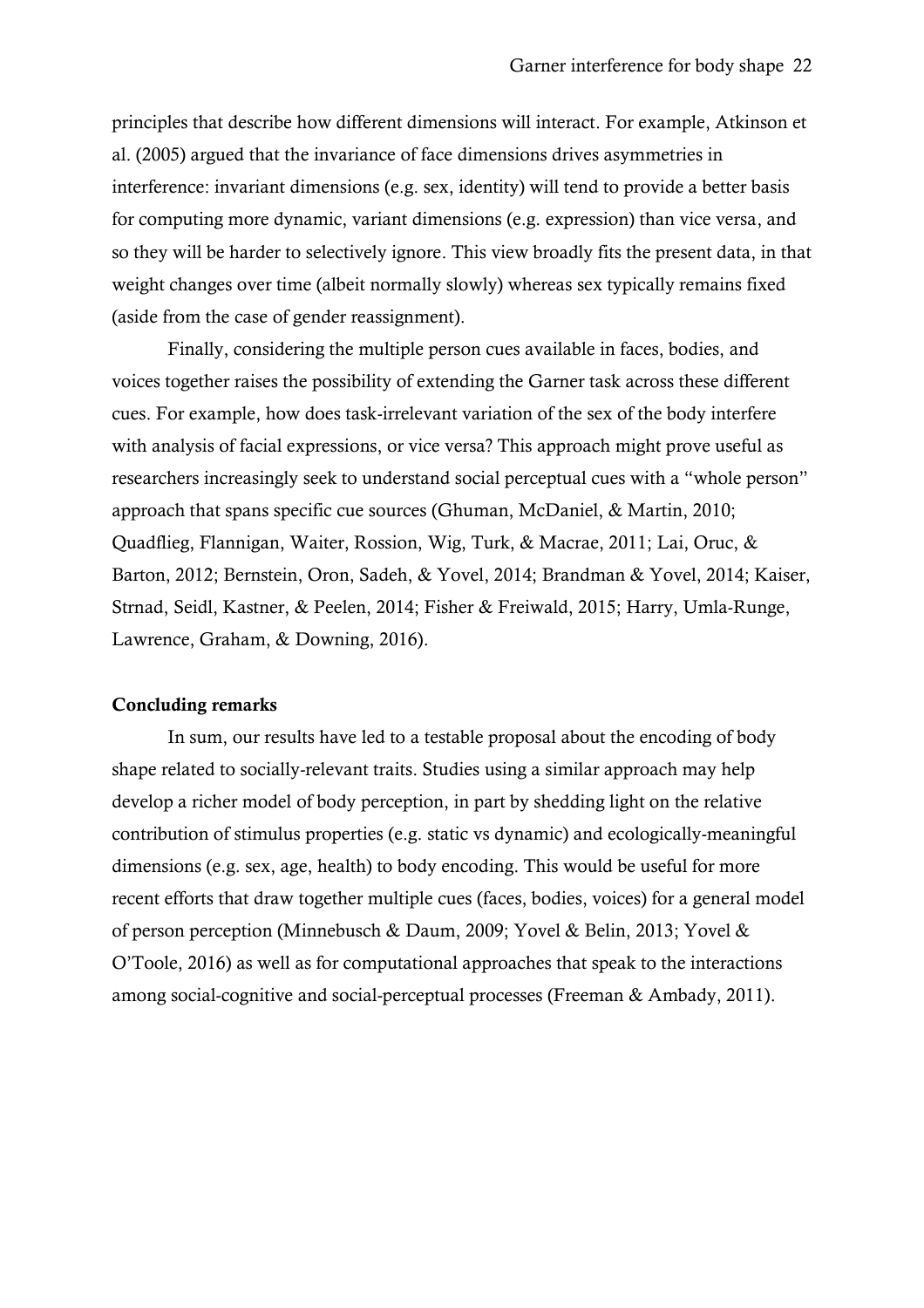#### References

- Adams, R. B. (2011). *The Science of Social Vision.* New York, NY: Oxford University Press.
- Algom, D., & Fitousi, D. (2016). Half a century of research on Garner interference and the separability-integrality distinction. *Psychol Bull, 142* (12), 1352-1383.
- Argyle, M. (1975). *Bodily Communication*. Norfolk, UK: Methuen & Co.
- Atkinson, A. P., Tipples, J., Burt, D. M., & Young, A. W. (2005). Asymmetric interference between sex and emotion in face perception. *Perception & Psychophysics, 67*(7), 1199-1213. doi: 10.3758/BF03193553
- Aviezer, H., Trope, Y., & Todorov, A. (2012a). Holistic person processing: Faces with bodies tell the whole story. *Journal of Personality and Social Psychology, 103*(1), 20. doi: 10.1037/a0027411
- Aviezer, H., Trope, Y., & Todorov, A. (2012b). Body cues, not facial expressions, discriminate between intense positive and negative emotions. *Science, 338*(6111), 1225-1229. doi:10.1126/science.1224313
- Barber, N. (1995). The evolutionary psychology of physical attractiveness: Sexual selection and human morphology. *Ethology and Sociobiology, 16*(5), 395-424. doi: 10.1016/0162-3095(95)00068-2
- Barclay, C. D., Cutting, J. E., & Kozlowski, L. T. (1978). Temporal and spatial factors in gait perception that influence gender recognition. *Perception & psychophysics*, *23*(2), 145-152. doi: 10.3758/BF03208295
- Bernstein, M., Oron, J., Sadeh, B., & Yovel, G. (2014). An integrated face–body representation in the fusiform gyrus but not the lateral occipital cortex. *Journal of Cognitive Neuroscience*, *26*(11), 2469-2478. doi: 10.1162/jocn\_a\_00639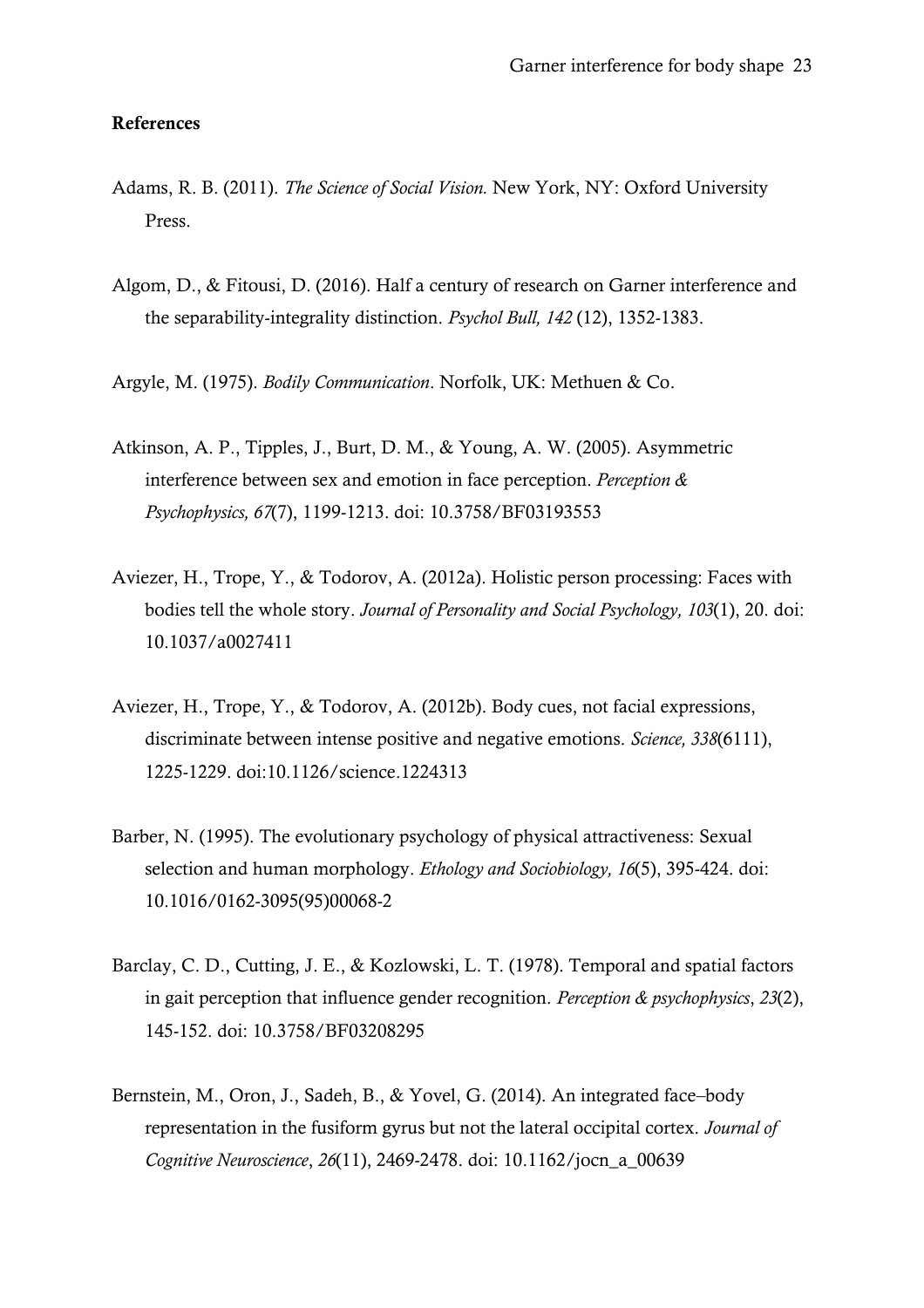- Beauchamp, M. S., Lee, K. E., Haxby, J. V., & Martin, A. (2002). Parallel visual motion processing streams for manipulable objects and human movements. *Neuron*, *34*(1), 149-159. doi: 10.1016/S0896-6273(02)00642-6
- Brainard, D. H. (1997) The Psychophysics Toolbox, *Spatial Vision 10*:433-436. doi: 10.1163/156856897x00357
- Brandman, T., & Yovel, G. (2014). Bodies are represented as wholes rather than their sum of parts in the occipital-temporal cortex. *Cerebral Cortex*, bhu205. doi: 10.1093/cercor/bhu205
- Bruce, V., Ellis, H. D., Gibling, F., & Young, A. (1987). Parallel processing of the sex and familiarity of faces. *Canadian Journal of Psychology/Revue Canadienne De Psychologie, 41*(4), 510. doi: 10.1037/h0084165
- Bruce, V., & Young, A. (1986). Understanding face recognition. *British Journal of Psychology, 77*(3), 305-327. doi: 10.1111/j.2044-8295.1986.tb02199.x
- Calder, A. J., & Young, A. W. (2005). Understanding the recognition of facial identity and facial expression. *Nature Reviews Neuroscience*, *6*(8), 641-651. doi: 10.1038/nrn1724
- Campbell, R. (1996). Dissociating face processing skills: Decisions about lip read speech, expression, and identity. *The Quarterly Journal of Experimental Psychology: Section A, 49*(2), 295-314. doi: 10.1080/713755619
- Coulson, M. (2004). Attributing emotion to static body postures: Recognition accuracy, confusions, and viewpoint dependence. *Journal of Nonverbal Behavior, 28*(2), 117-139. doi: 10.1023/B:JONB.0000023655.25550.be

De Gelder, B. (2016). *Emotions and the Body*. New York, NY: Oxford University Press.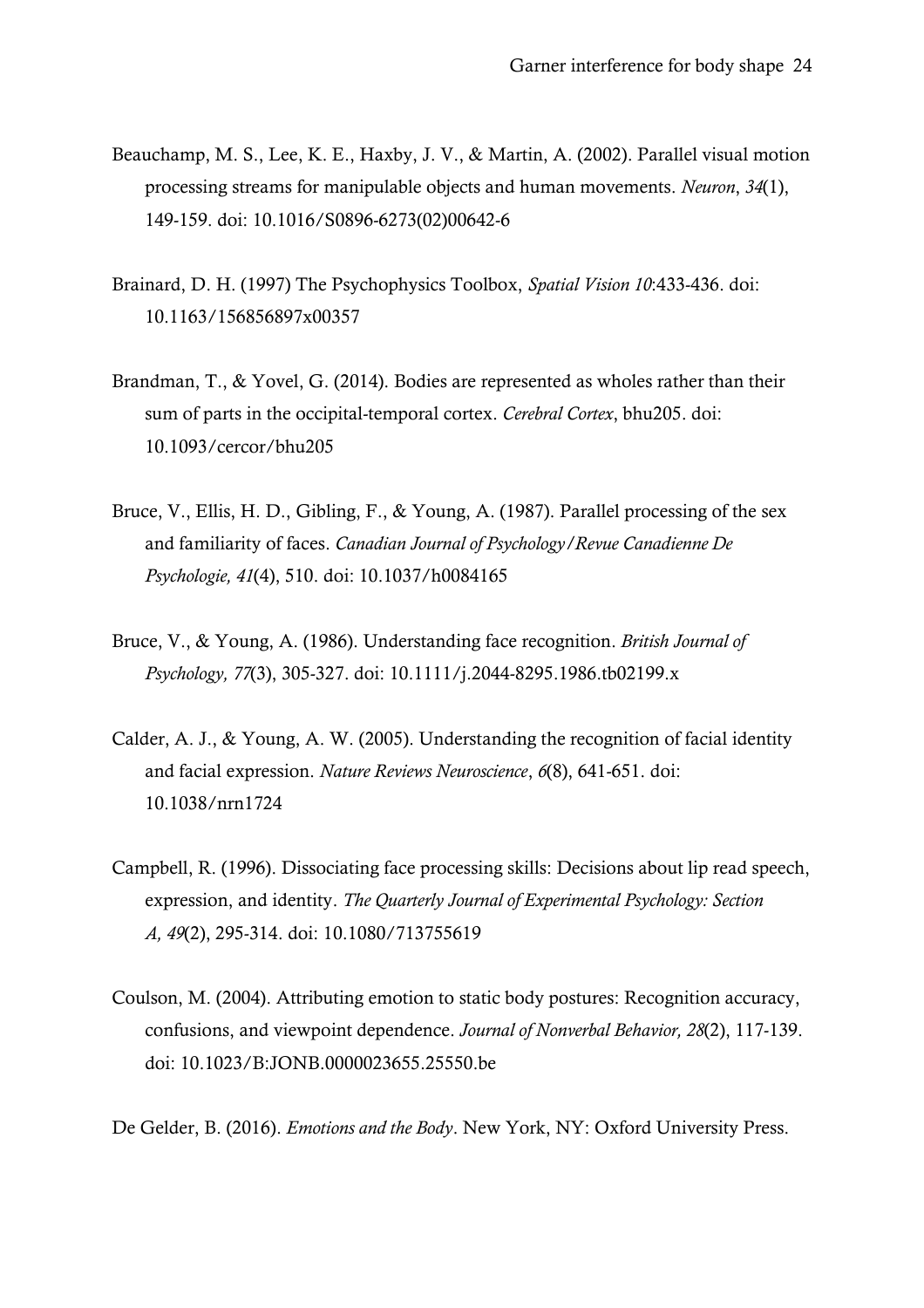- de Gelder, B., Van den Stock, J., Meeren, H. K., Sinke, C. B., Kret, M. E., & Tamietto, M. (2010). Standing up for the body. Recent progress in uncovering the networks involved in the perception of bodies and bodily expressions. *Neuroscience & Biobehavioral Reviews*, *34*(4), 513-527. doi: 10.1016/j.neubiorev.2009.10.008
- Dijkstra, P., & Buunk, B. P. (2001). Sex differences in the jealousy-evoking nature of a rival's body build. *Evolution and Human Behavior, 22*(5), 335-341.
- Downing, P. E., Jiang, Y., Shuman, M., & Kanwisher, N. (2001). A cortical area selective for visual processing of the human body. *Science*, *293*(5539), 2470-2473. doi: 10.1126/science.1063414
- Downing, P. E., & Peelen, M. V. (2011). The role of occipitotemporal body-selective regions in person perception. *Cognitive Neuroscience*, *2*(3-4), 186-203. doi: 10.1080/17588928.2011.582945
- Downing, P. E., Peelen, M. V., Wiggett, A. J., & Tew, B. D. (2006). The role of the extrastriate body area in action perception. *Social Neuroscience*, *1*(1), 52-62. doi: 10.1080/17470910600668854
- Duchaine, B., & Yovel, G. (2015). A revised neural framework for face processing. *Annual Review of Vision Science, 1*, 393-416. doi: 10.1146/annurev-vision-082114-035518
- Ellis, A. (1989). Neuro-cognitive processing of faces and voices. *Handbook of Research on Face Processing, Elsevier*, 207-215.
- Fisher, C., & Freiwald, W. A. (2015). Whole-agent selectivity within the macaque faceprocessing system. *Proceedings of the National Academy of Sciences*, *112*(47), 14717- 14722. doi: 10.1073/pnas.1512378112
- Freeman, J. B., & Ambady, N. (2011). A dynamic interactive theory of person construal. *Psychological Review*, *118*(2), 247. doi: 10.1037/a0022327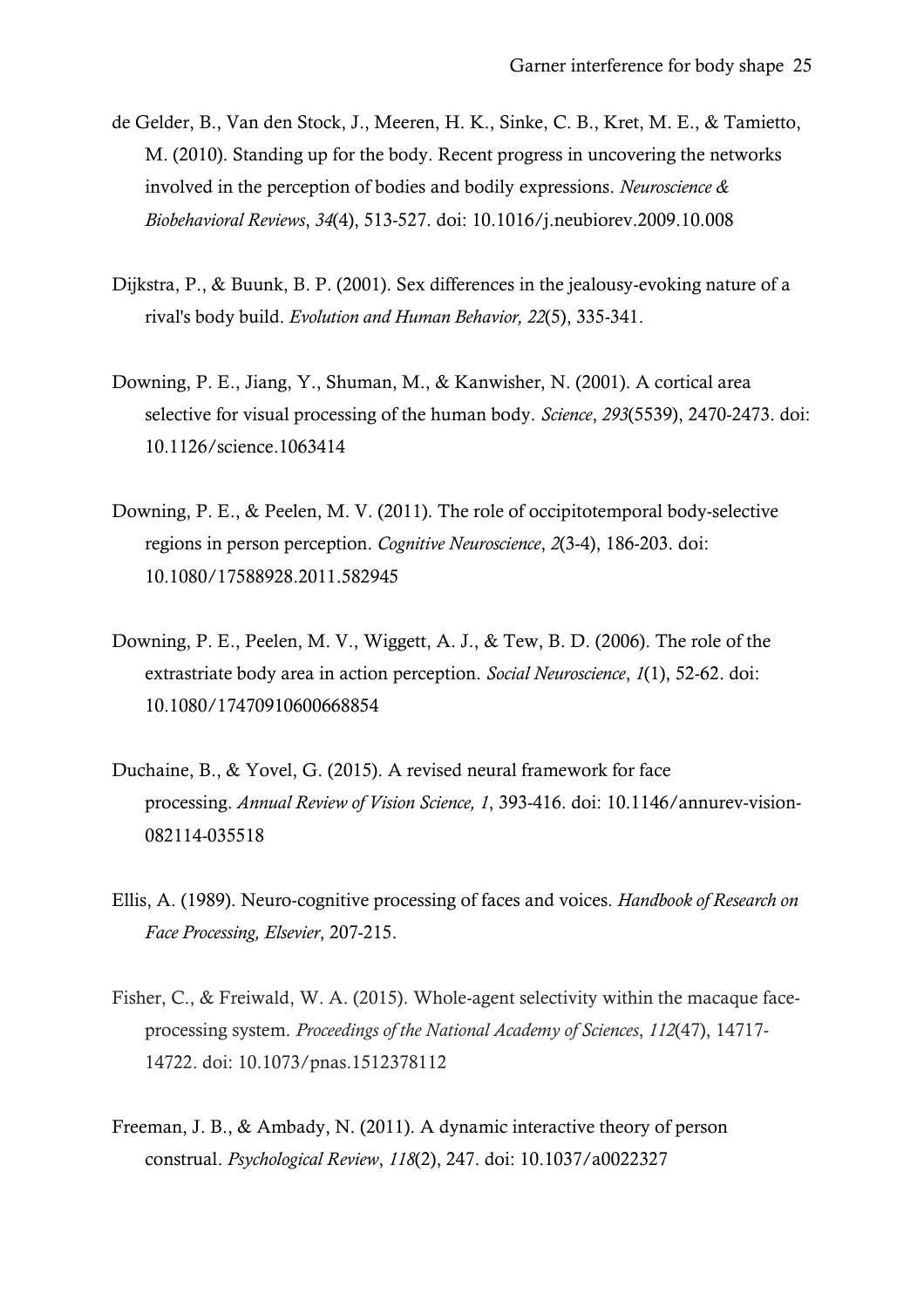- Furnham, A., Swami, V., & Shah, K. (2006). Body weight, waist-to-hip ratio and breast size correlates of ratings of attractiveness and health. *Personality and Individual Differences, 41*(3), 443-454. doi: 10.1016/j.paid.2006.02.007
- Ganel, T., & Goshen-Gottstein, Y. (2002). Perceptual integrality of sex and identity of faces: Further evidence for the single-route hypothesis. *Journal of Experimental Psychology: Human Perception and Performance*, *28*(4), 854-867. doi: 10.1037/0096- 1523.28.4.854
- Ganel, T., & Goshen-Gottstein, Y. (2004). Effects of familiarity on the perceptual integrality of the identity and expression of faces: the parallel-route hypothesis revisited. *Journal of Experimental Psychology: Human Perception and Performance*, *30*(3), 583. doi: 10.1037/0096-1523.30.3.583
- Garner, W. R. (1976). Interaction of stimulus dimensions in concept and choice processes. *Cognitive Psychology, 8*(1), 98-123.
- Garner, W. R. (1983). Asymmetric interactions of stimulus dimensions in perceptual information processing. In T.J. Tighe & B.E. Shepp (Eds) *Perception, cognition, and development: Interactional analyses* (pp 1-37). Hillsdale, NJ: Lawrence Erlbaum Associates.
- Ghuman, A. S., McDaniel, J. R., & Martin, A. (2010). Face adaptation without a face. *Current Biology*, *20*(1), 32-36. doi: 10.1016/j.cub.2009.10.077
- Giese, M. A., & Poggio, T. (2003). Neural mechanisms for the recognition of biological movements. *Nature Reviews Neuroscience*, *4*(3), 179-192. doi: 10.1038/nrn1057
- Green, K. P., Tomiak, G. R., & Kuhl, P. K. (1997). The encoding of rate and talker information during phonetic perception. *Perception & Psychophysics*,*59*(5), 675-692. doi: 10.3758/BF03206015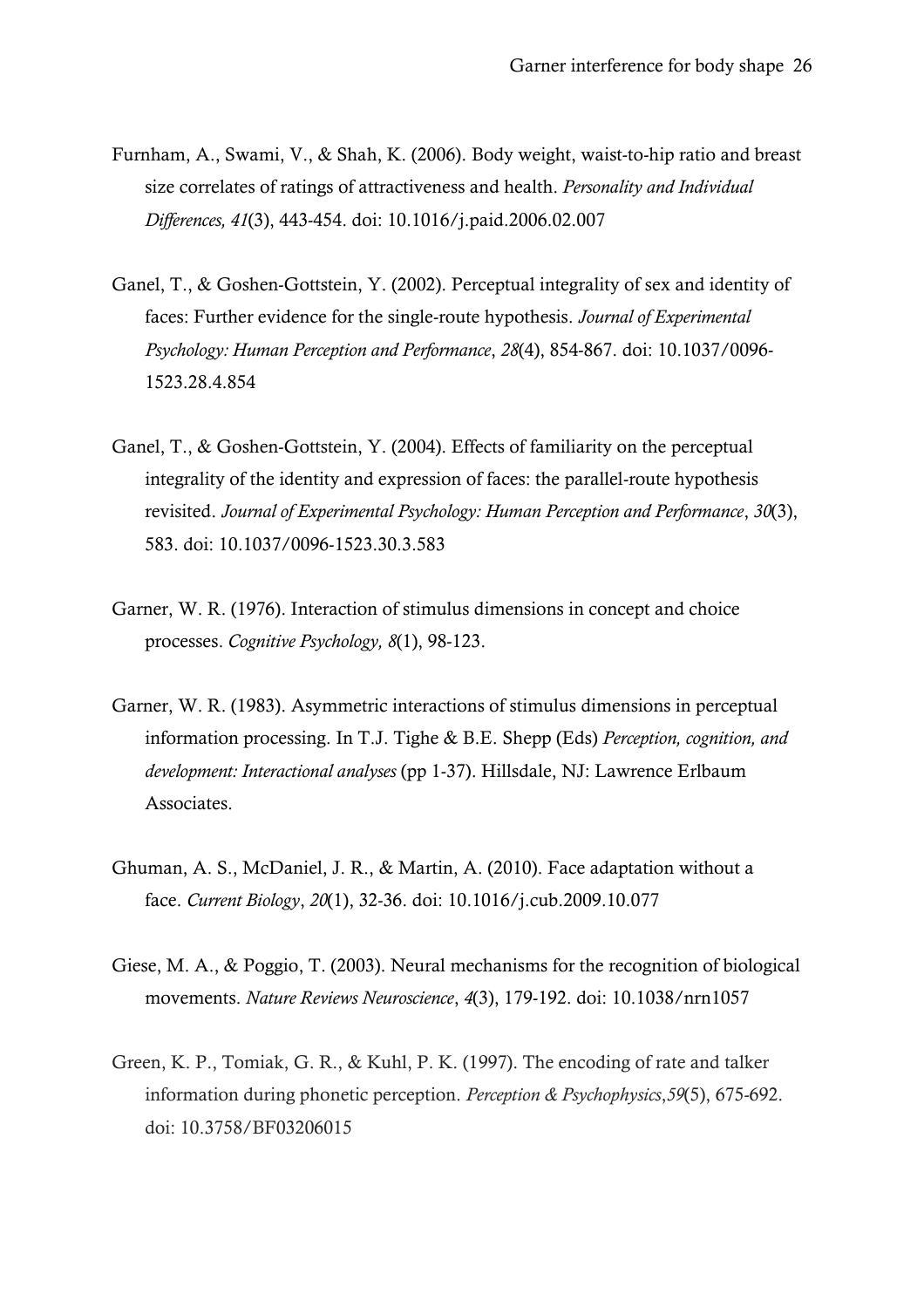- Grossman, E. D., & Blake, R. (2002). Brain areas active during visual perception of biological motion. *Neuron*, *35*(6), 1167-1175. doi: 10.1016/S0896-6273(02)00897-8
- Hafri, A., Trueswell, J. C., & Epstein, R. A. (2017). Neural Representations of Observed Actions Generalize across Static and Dynamic Visual Input. *J Neurosci,* 37(11), 3056- 3071.
- Harry, B. B., Umla-Runge, K., Lawrence, A. D., Graham, K. S., & Downing, P. E. (2016). Evidence for Integrated Visual Face and Body Representations in the Anterior Temporal Lobes. *Journal of Cognitive Neuroscience*, *28*(8), 1178-1193. doi: 10.1162/jocn\_a\_00966
- Haxby, J. V., Hoffman, E. A., & Gobbini, M. I. (2000). The distributed human neural system for face perception. *Trends in Cognitive Sciences, 4*(6), 223-233. doi: 10.1016/S1364-6613(00)01482-0
- Humphreys, G. W., Donnelly, N., & Riddoch, M. J. (1993). Expression is computed separately from facial identity, and it is computed separately for moving and static faces: Neuropsychological evidence. *Neuropsychologia, 31*(2), 173-181. doi: 10.1016/0028-3932(93)90045-2
- Kaiser, D., Strnad, L., Seidl, K. N., Kastner, S., & Peelen, M. V. (2014). Whole personevoked fMRI activity patterns in human fusiform gyrus are accurately modeled by a linear combination of face-and body-evoked activity patterns. *Journal of Neurophysiology*, *111*(1), 82-90. doi: 10.1152/jn.00371.2013
- Karnadewi, F., & Lipp, O. V. (2011). The processing of invariant and variant face cues in the Garner Paradigm. *Emotion*, *11*(3), 563. doi: 10.1037/a0021333
- Kozlowski, L. T., & Cutting, J. E. (1977). Recognizing the sex of a walker from a dynamic point-light display. *Attention, Perception, & Psychophysics*, *21*(6), 575-580. doi: 10.3758/BF03198740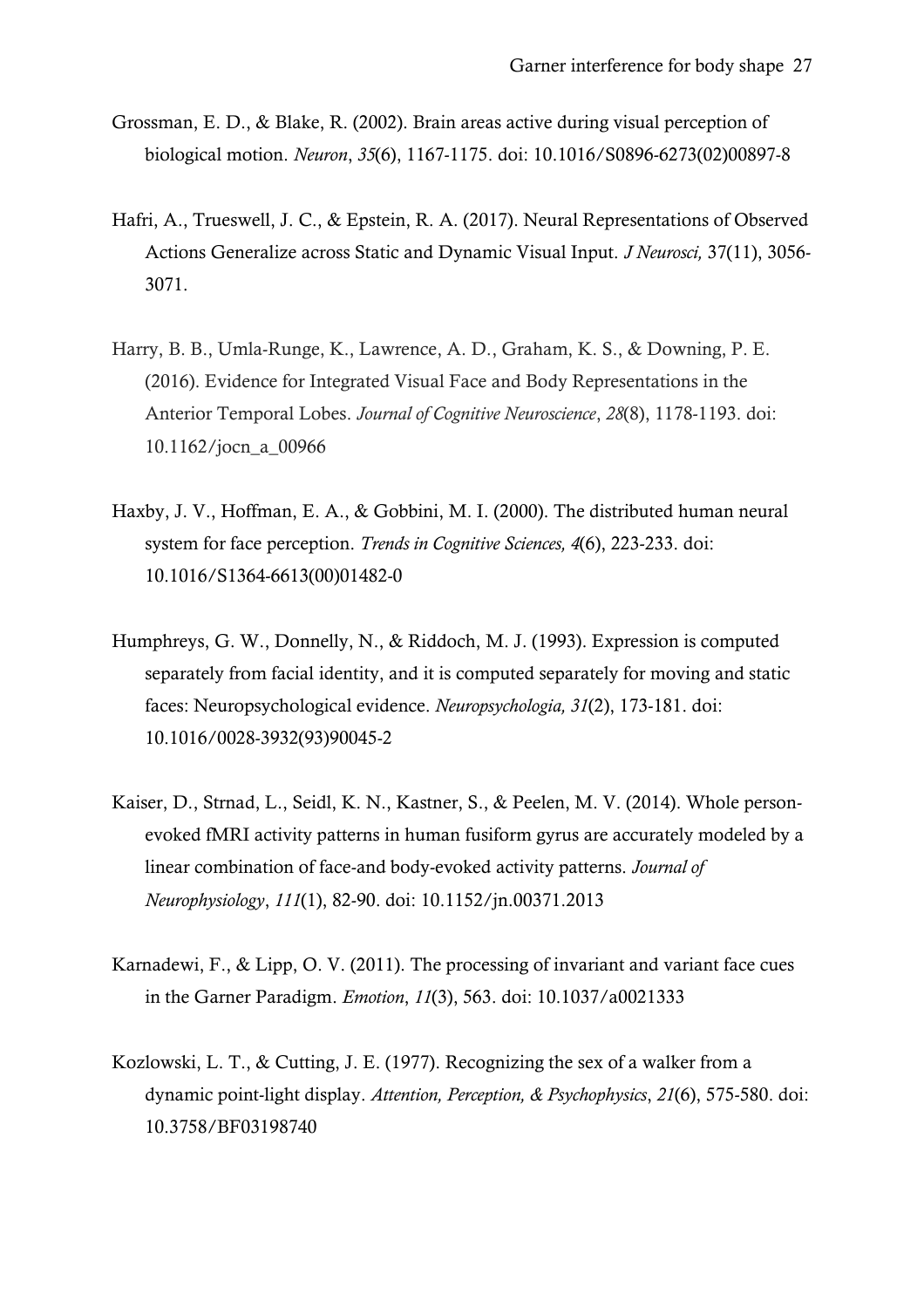- Johnson, K. L., Gill, S., Reichman, V., & Tassinary, L. G. (2007). Swagger, sway, and sexuality: Judging sexual orientation from body motion and morphology. *Journal of personality and social psychology*, *93*(3), 321. doi: 10.1037/0022-3514.93.3.321
- Johnson, K. L., & Shiffrar, M. (Eds.). (2012). *People watching: Social, perceptual, and neurophysiological studies of body perception*. New York, NY: Oxford University Press.
- Johnson, K. L., & Tassinary, L. G. (2005). Perceiving sex directly and indirectly meaning in motion and morphology. *Psychological Science*, *16*(11), 890-897. doi: 10.1111/j.1467-9280.2005.01633.x
- Knoblich, G., Thornton, I.M., Grosjean, M., & Shiffrar, M. (2006). *Human Body Perception from the Inside Out.* New York: Oxford University Press
- Lai, M., Oruç, I., & Barton, J. J. (2012). Facial age after-effects show partial identity invariance and transfer from hands to faces. *Cortex*, *48*(4), 477-486. doi: 10.1016/j.cortex.2010.11.014
- Lander, K., & Butcher, N. (2015). Independence of face identity and expression processing: exploring the role of motion. *Front Psychol, 6*, 255.
- Le Gal, P. M., & Bruce, V. (2002). Evaluating the independence of sex and expression in judgments of faces. *Perception & Psychophysics*, *64*(2), 230-243. doi: 10.3758/BF03195789
- Lingnau, A., & Downing, P. E. (2015). The lateral occipitotemporal cortex in action. *Trends Cogn Sci,* 19(5), 268-277.
- Mehrabian, A. (1972). *Nonverbal communication*. New Brunswick, USA: Transaction Publishers.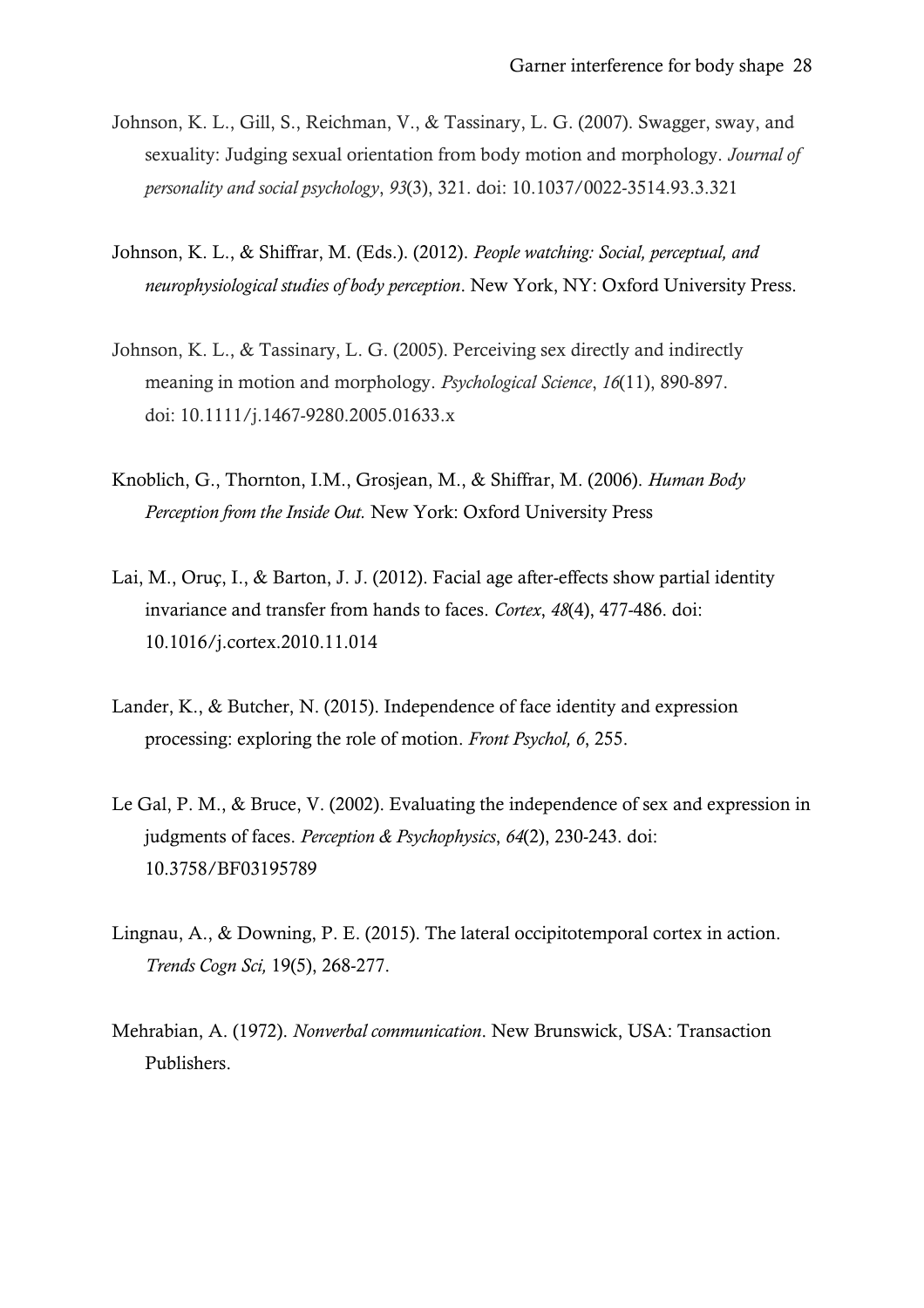- Meyer, D. E., & Schvaneveldt, R. W. (1971). Facilitation in recognizing pairs of words: evidence of a dependence between retrieval operations. *Journal of experimental psychology*, *90*(2), 227. doi: 10.1037/h0031564
- Minnebusch, D. A., & Daum, I. (2009). Neuropsychological mechanisms of visual face and body perception. *Neuroscience & Biobehavioral Reviews*, *33*(7), 1133-1144. doi: 10.1016/j.neubiorev.2009.05.008
- Mullennix, J. W., & Pisoni, D. B. (1990). Stimulus variability and processing dependencies in speech perception. *Perception & Psychophysics*, *47*(4), 379-390. doi: 10.3758/BF03210878
- O'Toole, A. J., Natu, V., An, X., Rice, A., Ryland, J., & Phillips, P. J. (2014). The neural representation of faces and bodies in motion and at rest. *Neuroimage*, 91, 1-11.
- Peelen, M. V., & Downing, P. E. (2005). Selectivity for the human body in the fusiform gyrus. *Journal of neurophysiology*, *93*(1), 603-608. doi: 10.1152/jn.00513.2004
- Peelen, M. V., & Downing, P. E. (2007). The neural basis of visual body perception. *Nature Reviews Neuroscience*, *8*(8), 636-648. doi:10.1038/nrn2195
- Pitcher, D., Duchaine, B., & Walsh, V. (2014). Combined TMS and FMRI reveal dissociable cortical pathways for dynamic and static face perception. *Curr Biol*, *24*(17), 2066-2070.
- Pomerantz, J. R., & Garner, W. (1973). Stimulus configuration in selective attention tasks. *Perception & Psychophysics, 14*(3), 565-569.
- Posner, M. I. (1978). *Chronometric explorations of mind*. Hillsdale, NJ: Lawrence Erlbaum.
- Quadflieg, S., Flannigan, N., Waiter, G. D., Rossion, B., Wig, G. S., Turk, D. J., & Macrae, C. N. (2011). Stereotype-based modulation of person perception. *Neuroimage*, *57*(2), 549-557. doi: 10.1016/j.neuroimage.2011.05.004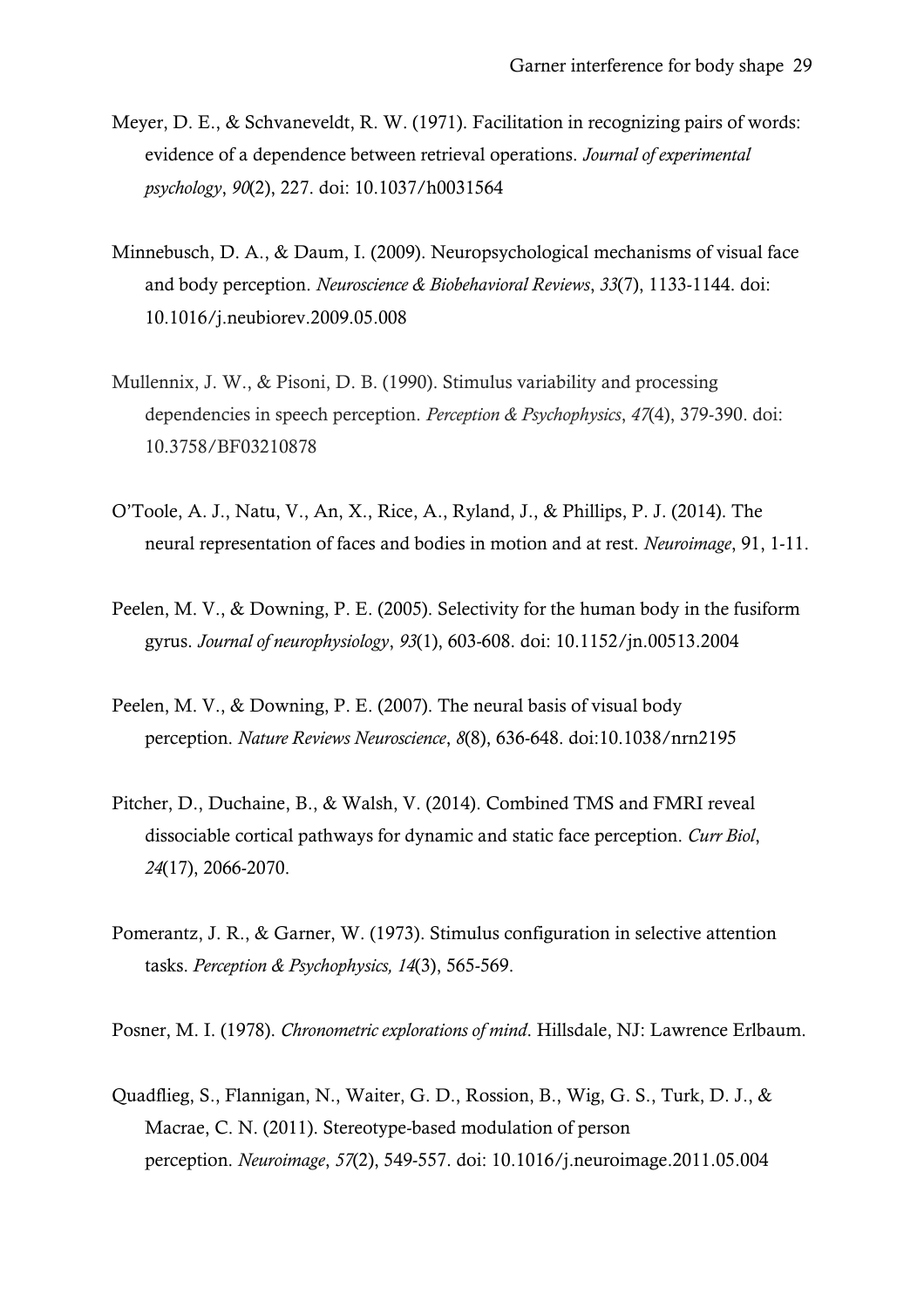- Rice, Phillips, Natu, An & O'Toole (2013). Unaware person recognition from the body when face identification fails. *Psychological Science, 24*, 2235-2243. doi: 10.1177/0956797613492986
- Rosenthal, R., Hall, J.A., DiMatteo, M.R., Rogers. P.L., & Archer, D. (1979). *Sensitivity to nonverbal communication: The PONS test*. Baltimore, MD: Johns Hopkins University Press.
- Schwarzlose, R. F., Baker, C. I., & Kanwisher, N. (2005). Separate face and body selectivity on the fusiform gyrus. *The Journal of Neuroscience*, *25*(47), 11055-11059. doi: 10.1523/JNEUROSCI.2621-05.2005
- Schweinberger, S. R., & Soukup, G. R. (1998). Asymmetric relationships among perceptions of facial identity, emotion, and facial speech. *Journal of Experimental Psychology: Human perception and performance*, *24*(6), 1748. doi: 10.1037/0096- 1523.24.6.1748
- Schweinberger, S. R., Burton, A. M., & Kelly, S. W. (1999). Asymmetric dependencies in perceiving identity and emotion: Experiments with morphed faces. *Perception & Psychophysics*, *61*(6), 1102-1115. doi: 10.3758/BF03207617
- Singh, D. (1993). Adaptive significance of female physical attractiveness: Role of waistto-hip ratio. *Journal of Personality and Social Psychology, 65*(2), 293.
- Singh, D. (1994). Is thin really beautiful and good? relationship between waist-to-hip ratio (WHR) and female attractiveness. *Personality and Individual Differences, 16*(1), 123-132. doi:10.1016/0191-8869(94)90116-3
- Singh, D., & Young, R. K. (1995). Body weight, waist-to-hip ratio, breasts, and hips: Role in judgments of female attractiveness and desirability for relationships. *Ethology and Sociobiology, 16*(6), 483-507. doi: 10.1016/0162-3095(95)00074-7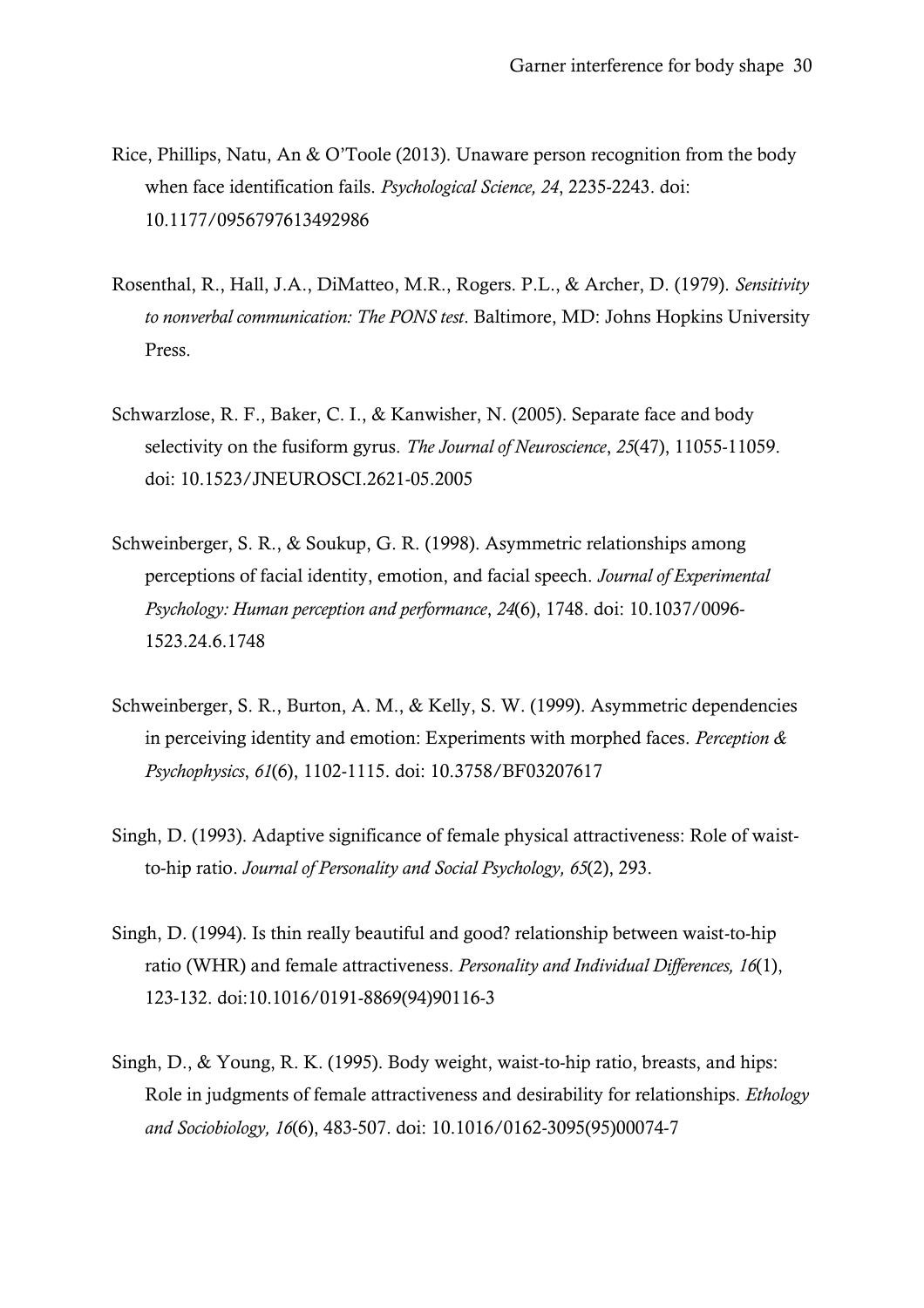- Tovée, M. J., Edmonds, L., & Vuong, Q. C. (2012). Categorical perception of human female physical attractiveness and health. *Evolution and Human Behavior, 33*(2), 85-93. doi: 10.1016/j.evolhumbehav.2011.05.008
- Turvey, M. T. (1973). On peripheral and central processes in vision: Inferences from an information-processing analysis of masking with patterned stimuli. *Psychological review*, *80*(1), 1. doi: 10.1037/h0033872
- Vangeneugden, J., Peelen, M. V., Tadin, D., & Battelli, L. (2014). Distinct neural mechanisms for body form and body motion discriminations. *The Journal of Neuroscience*, *34*(2), 574-585. doi: 10.1523/JNEUROSCI.4032-13.2014
- Wurm, M. F., & Lingnau, A. (2015). Decoding actions at different levels of abstraction. *J Neurosci*, 35(20), 7727-7735.
- Young, A. W. (1998). *Face and mind*. Oxford, UK: Oxford University Press.
- Young, A. W., & Bruce, V. (2011). Understanding person perception. *British Journal of Psychology*, *102*(4), 959-974. doi: 10.1111/j.2044-8295.2011.02045.x
- Young, A. W., Newcombe, F., de Haan, E. H., Small, M., & Hay, D. C. (1993). Face perception after brain injury: Selective impairments affecting identity and expression. *Brain : A Journal of Neurology, 116*(4), 941-959. doi: 10.1093/brain/116.4.941
- Yovel, G., & Belin, P. (2013). A unified coding strategy for processing faces and voices. *Trends in Cognitive Sciences*, *17*(6), 263-271. doi: 10.1016/j.tics.2013.04.004
- Yovel, G., & O'Toole, A. J. (2016). Recognizing People in Motion. *Trends in Cognitive Sciences*, *20*(5), 383-395. doi: 10.1016/j.tics.2016.02.005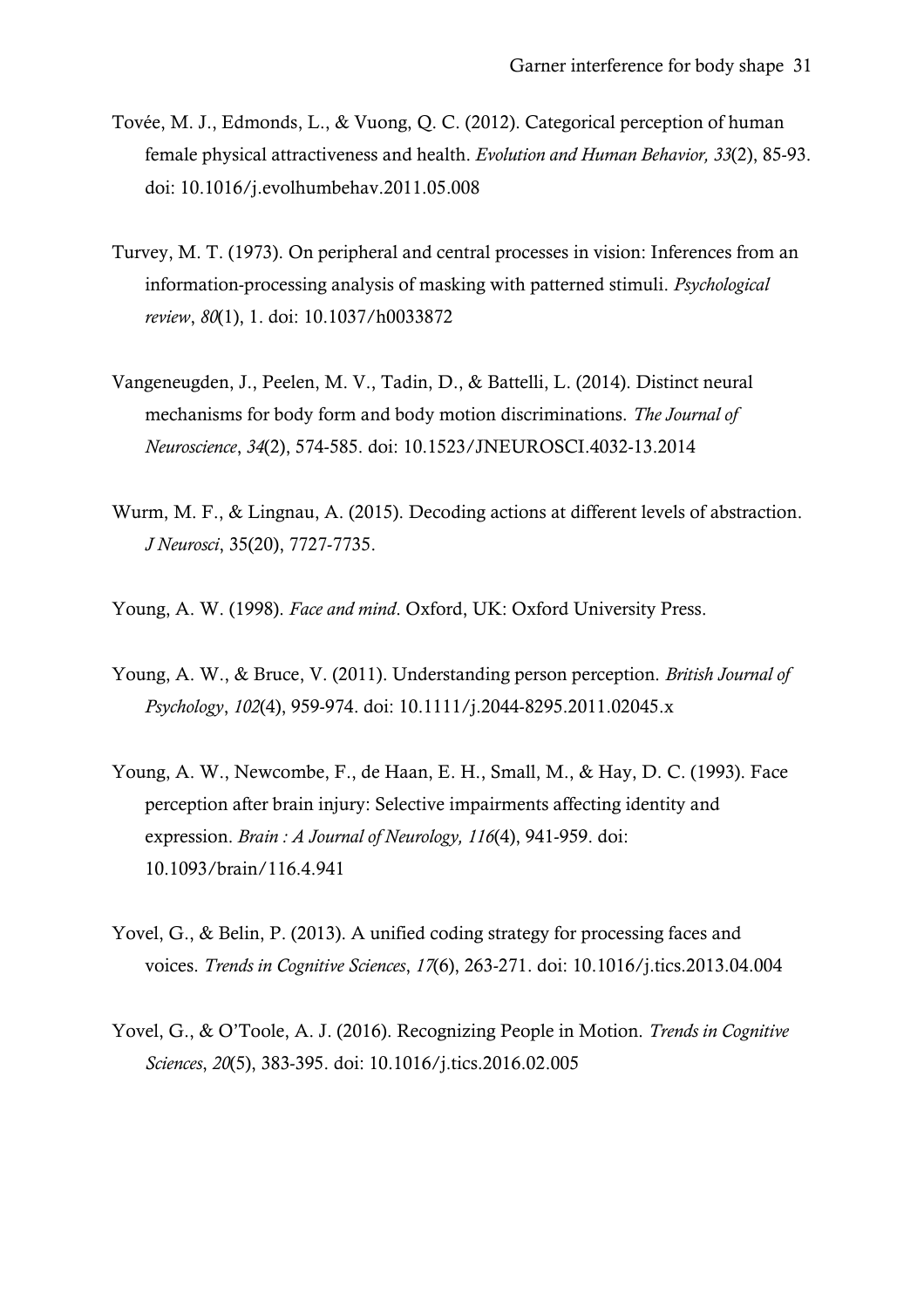Table 1. Mean accuracy by condition for all experiments.

| <b>Experiment 1</b>    |             |            |       |           |
|------------------------|-------------|------------|-------|-----------|
| <b>Stimulus</b>        | <b>Task</b> | Condition  | Mean  | <b>SE</b> |
| Body                   | Weight      | Control    | 88.3% | 1.4%      |
| Body                   | Weight      | Orthogonal | 87.5% | 1.7%      |
| Body                   | Sex         | Control    | 90.0% | 1.3%      |
| Body                   | Sex         | Orthogonal | 90.3% | 1.6%      |
| <b>Geometric Shape</b> | Weight      | Control    | 91.9% | 1.1%      |
| <b>Geometric Shape</b> | Weight      | Orthogonal | 89.4% | 1.6%      |
| <b>Geometric Shape</b> | Sex         | Control    | 93.0% | 1.0%      |
| Geometric Shape        | Sex         | Orthogonal | 94.3% | 1.3%      |
| <b>Experiment 2</b>    |             |            |       |           |
| Task                   | Condition   |            | Mean  | <b>SE</b> |
| Weight                 | Control     |            | 94.5% | 0.8%      |
| Weight                 | Orthogonal  |            | 94.9% | 0.7%      |
| Sex                    | Control     |            | 94.4% | 0.8%      |
| Sex                    | Orthogonal  |            | 94.1% | 1.0%      |
| <b>Experiment 3</b>    |             |            |       |           |
| Task                   | Condition   |            | Mean  | <b>SE</b> |
| Weight                 | Control     |            | 93.1% | 0.5%      |
| Weight                 | Orthogonal  |            | 93.9% | 0.4%      |
| Sex                    | Control     |            | 88.4% | 0.4%      |
| Sex                    | Orthogonal  |            | 87.5% | 0.6%      |
| <b>Experiment 4</b>    |             |            |       |           |
| Task                   | Condition   |            | Mean  | <b>SE</b> |
| Weight                 | Valid       |            | 93.7% | 1.1%      |
| Weight                 | Invalid     |            | 93.3% | 1.1%      |
| Sex                    | Valid       |            | 94.8% | 1.2%      |
|                        | Invalid     |            | 92.6% | 1.7%      |